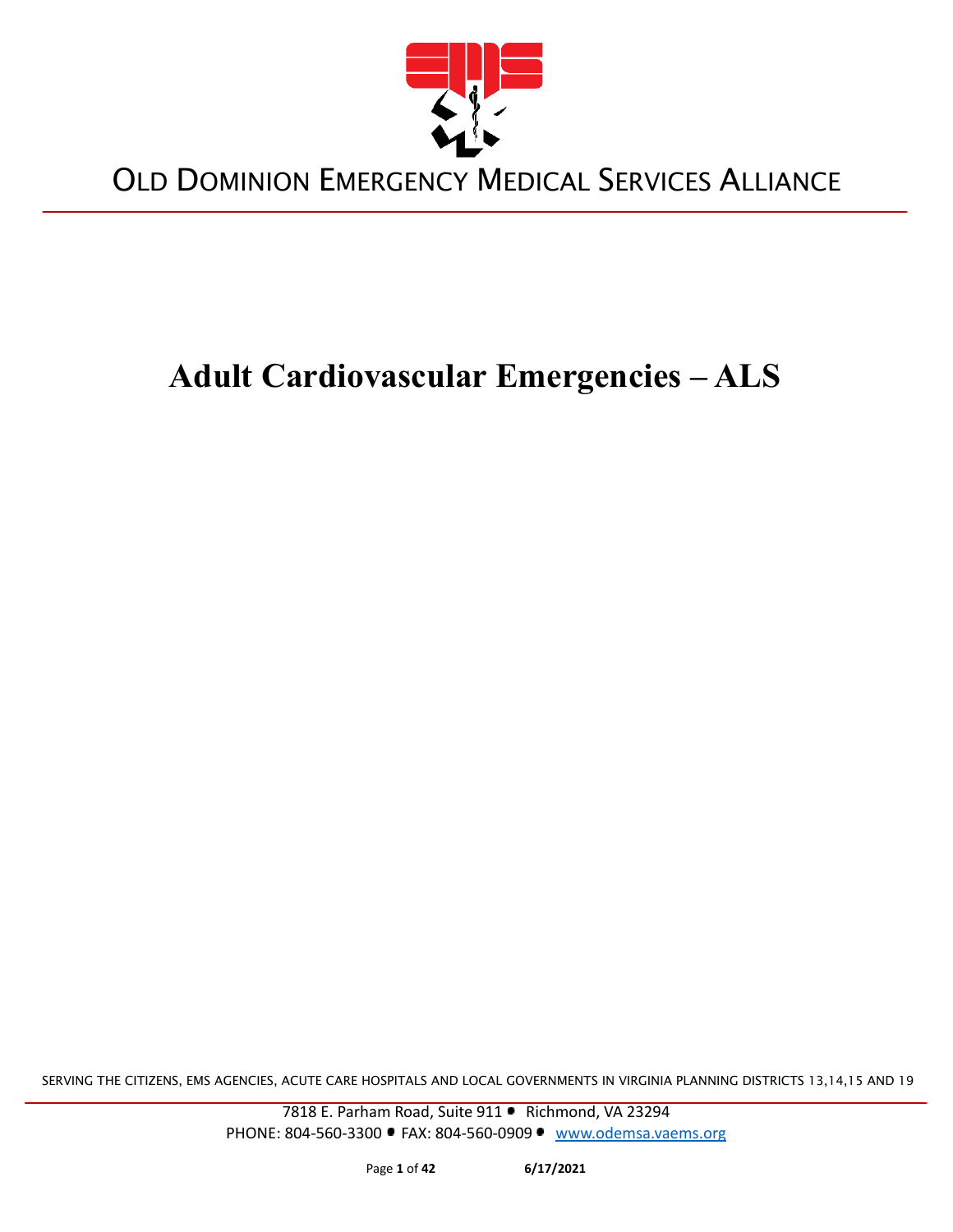

# **Adult Cardiovascular Emergencies – ALS**

SERVING THE CITIZENS, EMS AGENCIES, ACUTE CARE HOSPITALS AND LOCAL GOVERNMENTS IN VIRGINIA PLANNING DISTRICTS 13,14,15 AND 19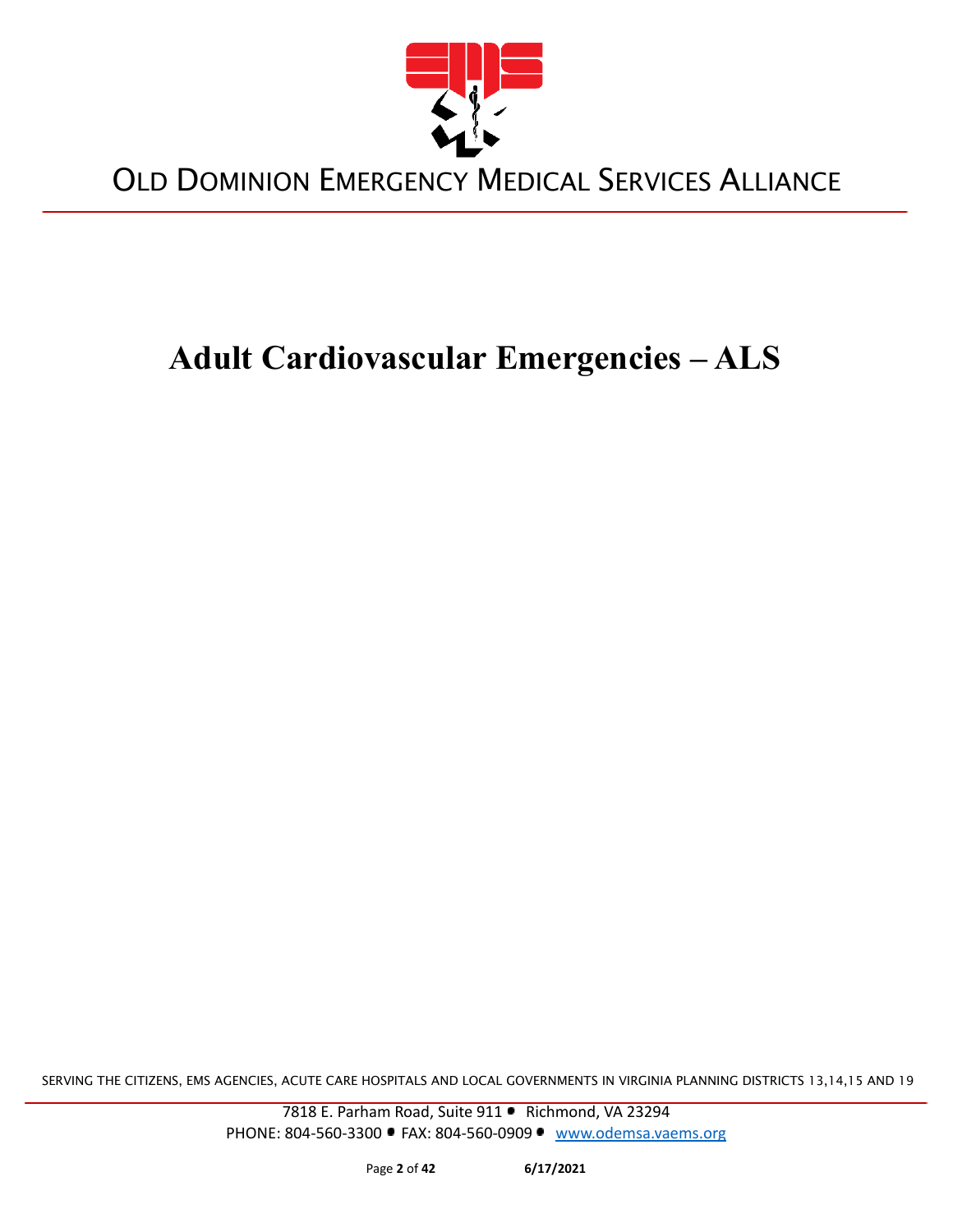

# **Adult Medical Chest Pain – ALS Suspected Cardiac**

#### **OVERVIEW:**

Non-traumatic chest discomfort is a common pre-hospital patient complaint. It always should be considered life-threatening until proven otherwise.

The discomfort may be caused by acute myocardial infarction (AMI) or angina pectoris, which is a sign of inadequate oxygen supply to the heart muscle.

Risk factors that increase the likelihood of heart disease include > 50 years of age, history of hypertension, diabetes mellitus, hypercholesterolemia, smoking, and strong family history of coronary artery disease.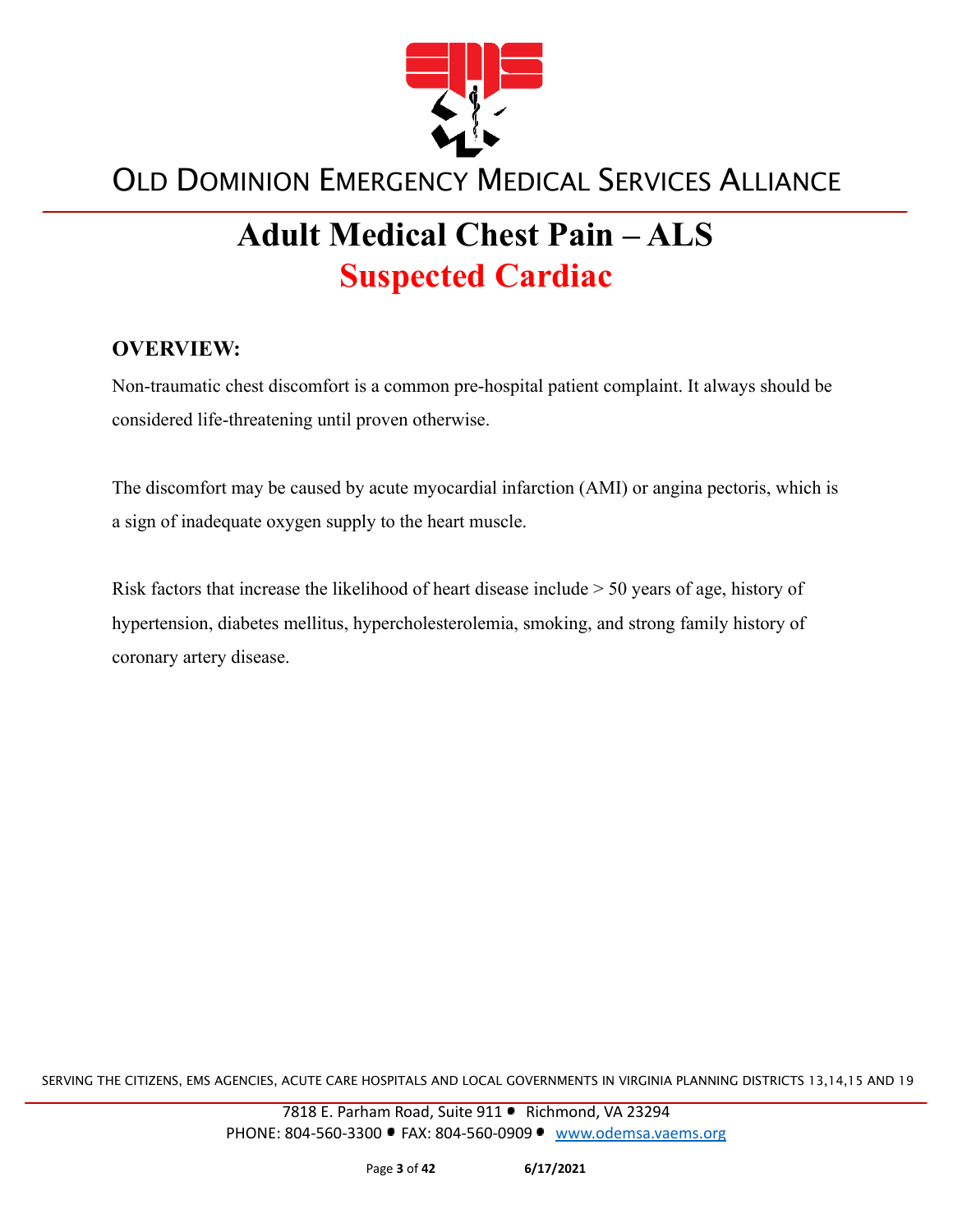

Student Can demonstrate the following competencies without prompting and can explain the clinical reasoning for each listed below:

- 1. Demonstrates proper assessment techniques.
	- a. HPI Complete
	- b. Signs and Symptoms
	- c. SAMPLE
	- d. OPQRST
	- e. MOI NOI
	- f. Primary Assessment
		- i. XABCDE Format
	- g. Need for ALS.
	- h. Determine Relevant Differentials based on Assessment.
	- i. Place on Cardiac Monitor
		- i. Obtain 12 lead EKG.
			- 1. ACUTE MI Message
				- a. ASA PO **Must Be Chewed**
				- b. NTG
	- j. Start IV
	- k. Cocaine Toxicity
		- i. No STEMI noted
			- 1. Midazolam/Diazepam
	- l. Chest Pain continues despite NTG.
		- i. NTG Paste 1 inch to chest.
		- ii. Monitor Blood Pressure frequently.
		- iii. Pain Management
	- m. Can demonstrate knowledge of the importance of obtaining ED drugs usage in at least the previous 24 hours and **potential lethal response to NTG admin.**
	- n. **Contradictions to ASA admin.**
- 2. Demonstrates the following skills.
	- a. Proper 12 lead placement.
	- b. Appropriate Knowledge of Cardiac Monitor

SERVING THE CITIZENS, EMS AGENCIES, ACUTE CARE HOSPITALS AND LOCAL GOVERNMENTS IN VIRGINIA PLANNING DISTRICTS 13,14,15 AND 19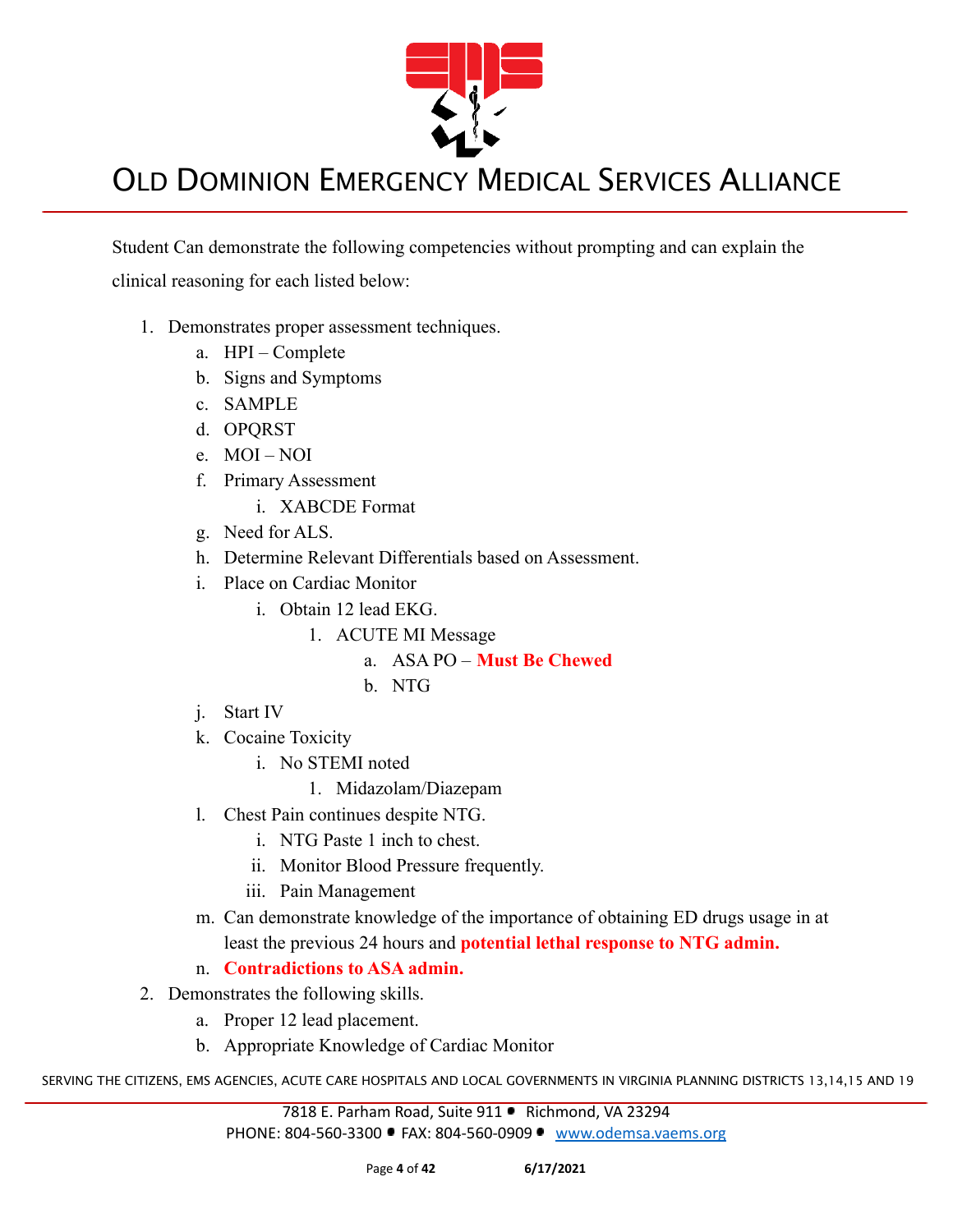

- c. Obtaining 12 lead in 10 minutes or less of patient side.
- d. Demonstrates knowledge of ACUTE MI message on 12 Lead.
- e. Demonstrates the appropriate transport mode and destination.
- f. Transport as soon as safe to do so to the proper destination.
- g. Proper Admin of ASA.
- h. Proper Admin of NTG
- i. Proper Admin of Pain Management

The above is a very abbreviated summary of the Protocol.

For the complete policy please review the appropriate Protocol as published by ODEMSA.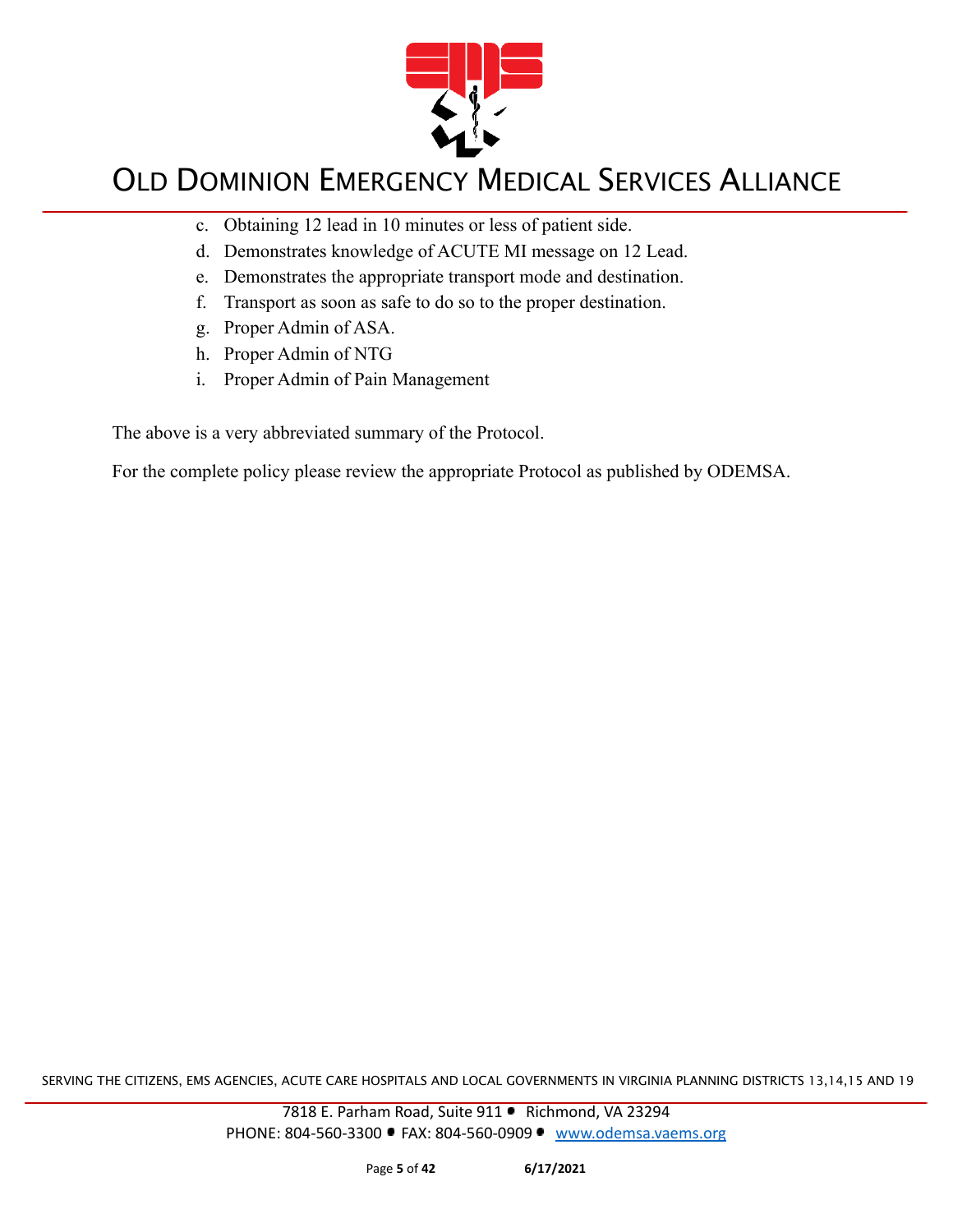

Student's and FTO's signatures below signify that the student has demonstrated sufficient working knowledge and can perform such competency and has had the opportunity to ask and has had all questions and answers provided to their level of comfort.

Competency – ODEMSA – Regional Protocols – Medical – Chest Pain – ALS

Student's Name and Signature – date below:

|                                        |           | Date |
|----------------------------------------|-----------|------|
| <b>Printed Name</b>                    | Signature |      |
| FTO's Name and Signature – date below: |           |      |
|                                        |           | Date |
| <b>Printed Name</b>                    | Signature |      |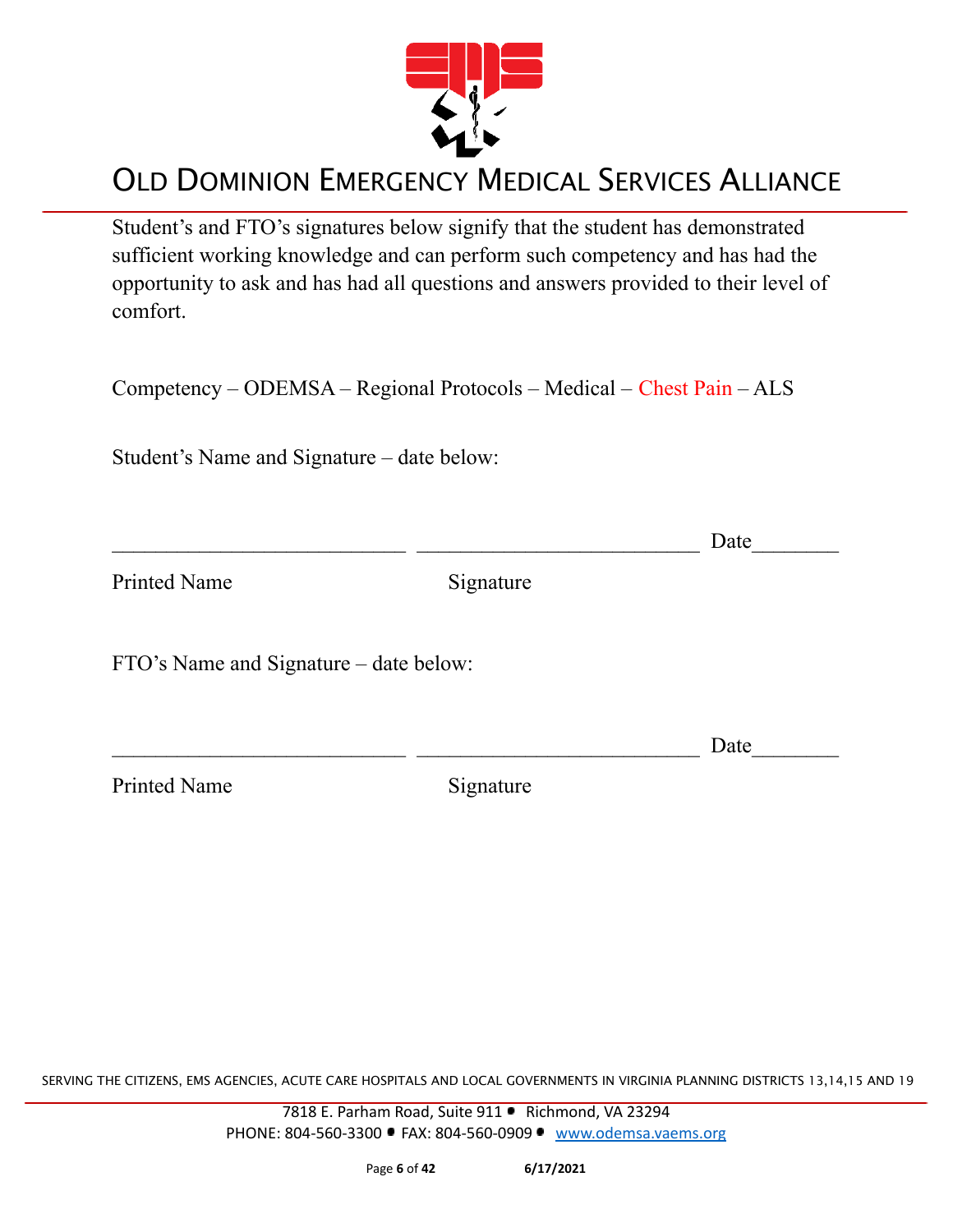

# **Adult Medical – ALS ST-Elevation Myocardial Infarction (STEMI)**

#### **OVERVIEW:**

Prompt diagnosis and treatment offers the greatest potential benefit for myocardial salvage in the first hours of STEMI; and early, focused management of unstable angina and NSTEMI reduces adverse events and improves outcome.

Thus, it is imperative that healthcare providers recognize patients with potential ACS in order to initiate the evaluation, appropriate triage, and management as expeditiously as possible; in the case of STEMI, this recognition also allows for prompt notification of the receiving hospital and preparation for emergent reperfusion therapy.

Potential delays to therapy occur during 3 intervals: from the onset of symptoms to patient recognition, during prehospital transport, and during emergency department (ED) evaluation.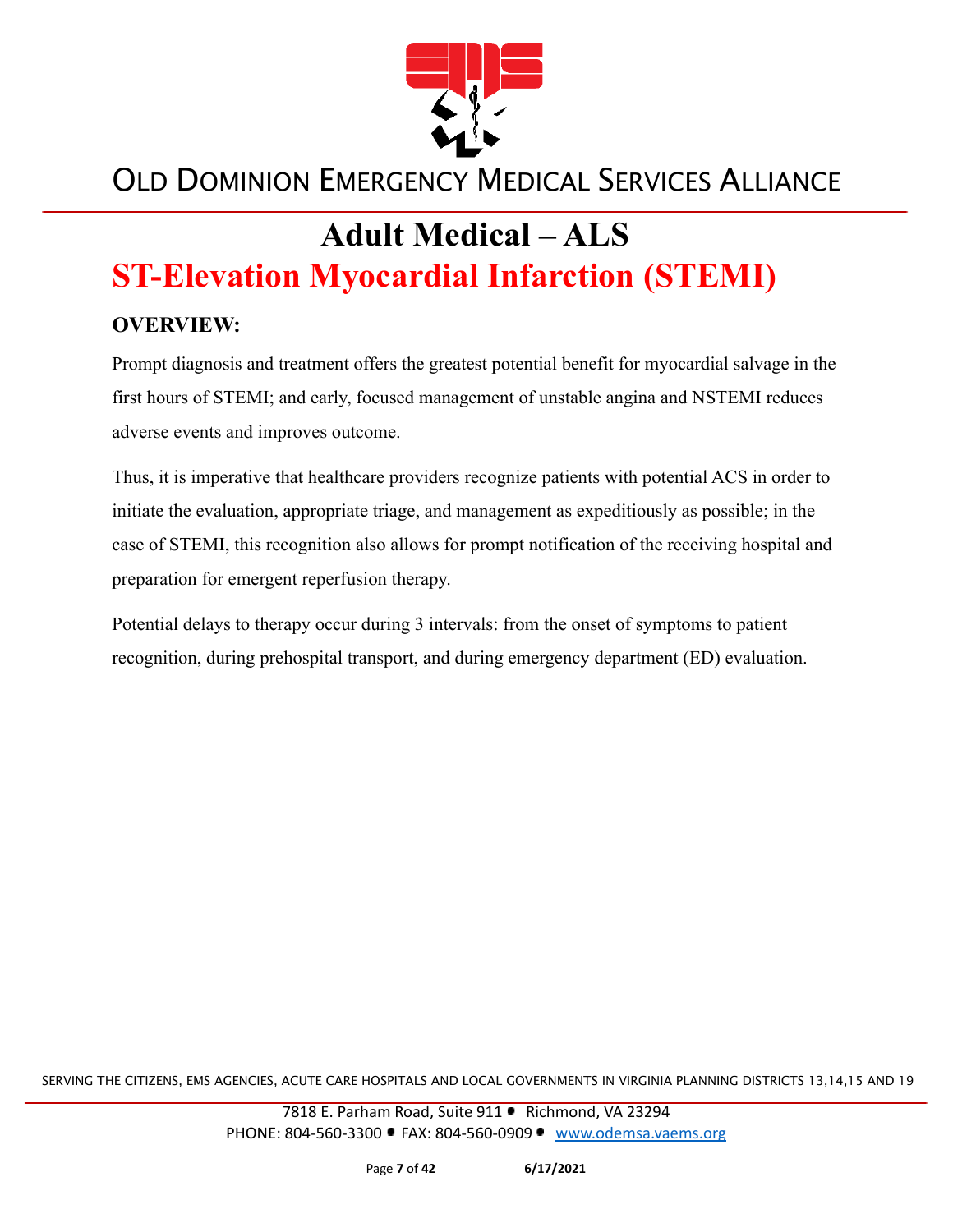

Student Can demonstrate the following competencies without prompting and can explain the clinical reasoning for each listed below:

- 1. Demonstrates proper assessment techniques.
	- a. HPI Complete
	- b. Signs and Symptoms
	- c. SAMPLE
	- d. OPQRST
	- e. MOI NOI
	- f. Primary Assessment
		- i. XABCDE Format
	- g. Need for ALS.
	- h. Determine Relevant Differentials based on Assessment.
	- i. IV Access
	- j. Place on Cardiac Monitor
	- k. Pulse Ox
	- l. Obtain 12 lead EKG.
		- i. ACUTE MI Message
			- 1. Immediate Transport
			- 2. ASA PO **Must Be Chewed**
			- 3. NTG PO
			- 4. NTP 1 inch
			- 5. Pain Management
			- 6. If Ground Transport greater than 45 minutes
				- a. Helicopter Transport
	- m. Can demonstrate knowledge of the importance of obtaining ED drugs usage in at least the previous 24 hours and **potential lethal response to NTG admin.**
	- n. **Contradictions to ASA admin.**
- 2. Demonstrates the following skills.
	- a. Proper 12 lead placement.
	- b. Obtaining 12 lead in 10 minutes or less of patient side.
	- c. Demonstrates knowledge of ACUTE MI message on 12 Lead.

SERVING THE CITIZENS, EMS AGENCIES, ACUTE CARE HOSPITALS AND LOCAL GOVERNMENTS IN VIRGINIA PLANNING DISTRICTS 13,14,15 AND 19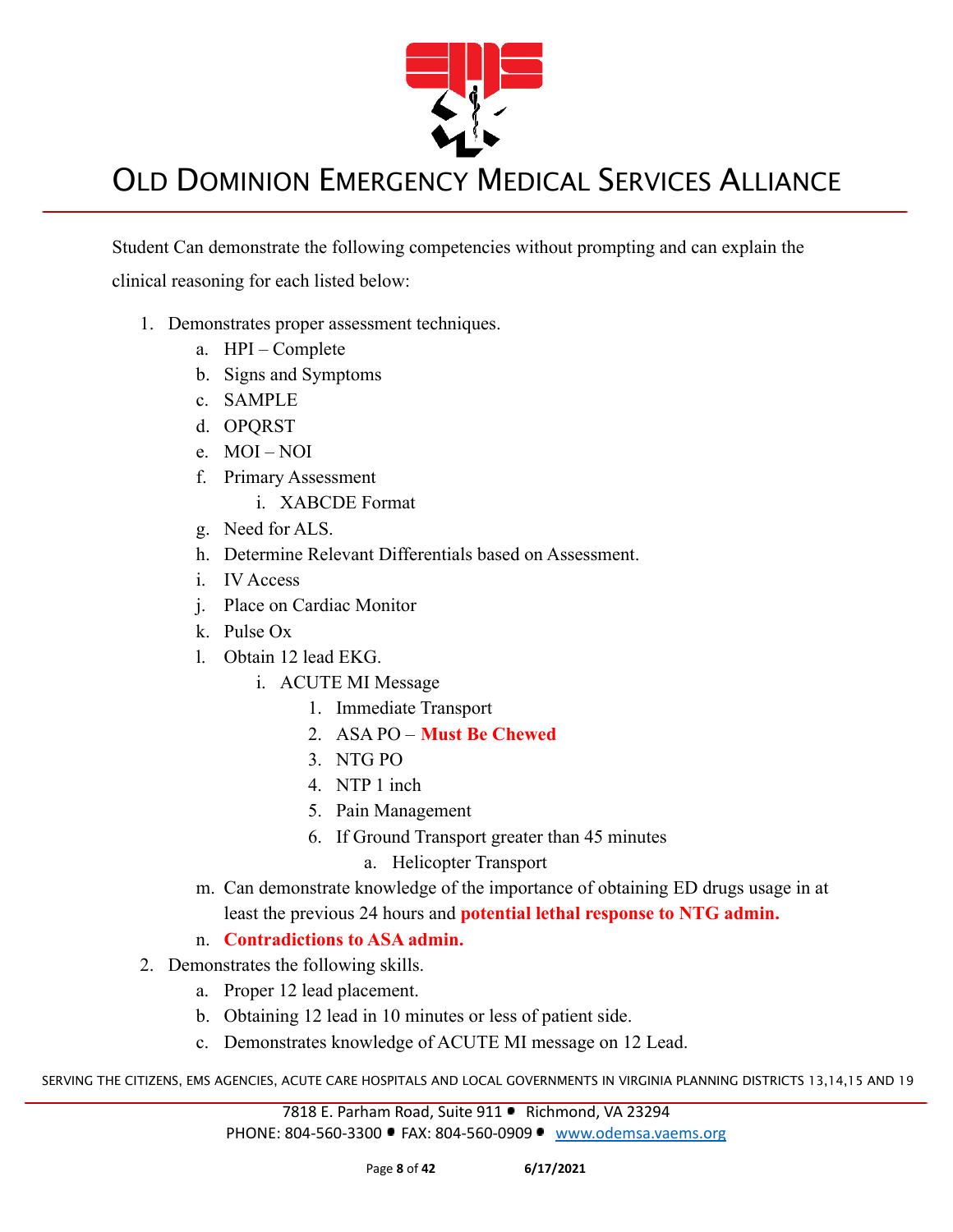

- d. Demonstrates the appropriate transport mode and destination.
- e. Transport as soon as safe to do so to the proper destination.
- f. Proper Admin of ASA.
- g. Proper Admin of NTG

The above is a very abbreviated summary of the Protocol.

For the complete policy please review the appropriate Protocol as published by ODEMSA.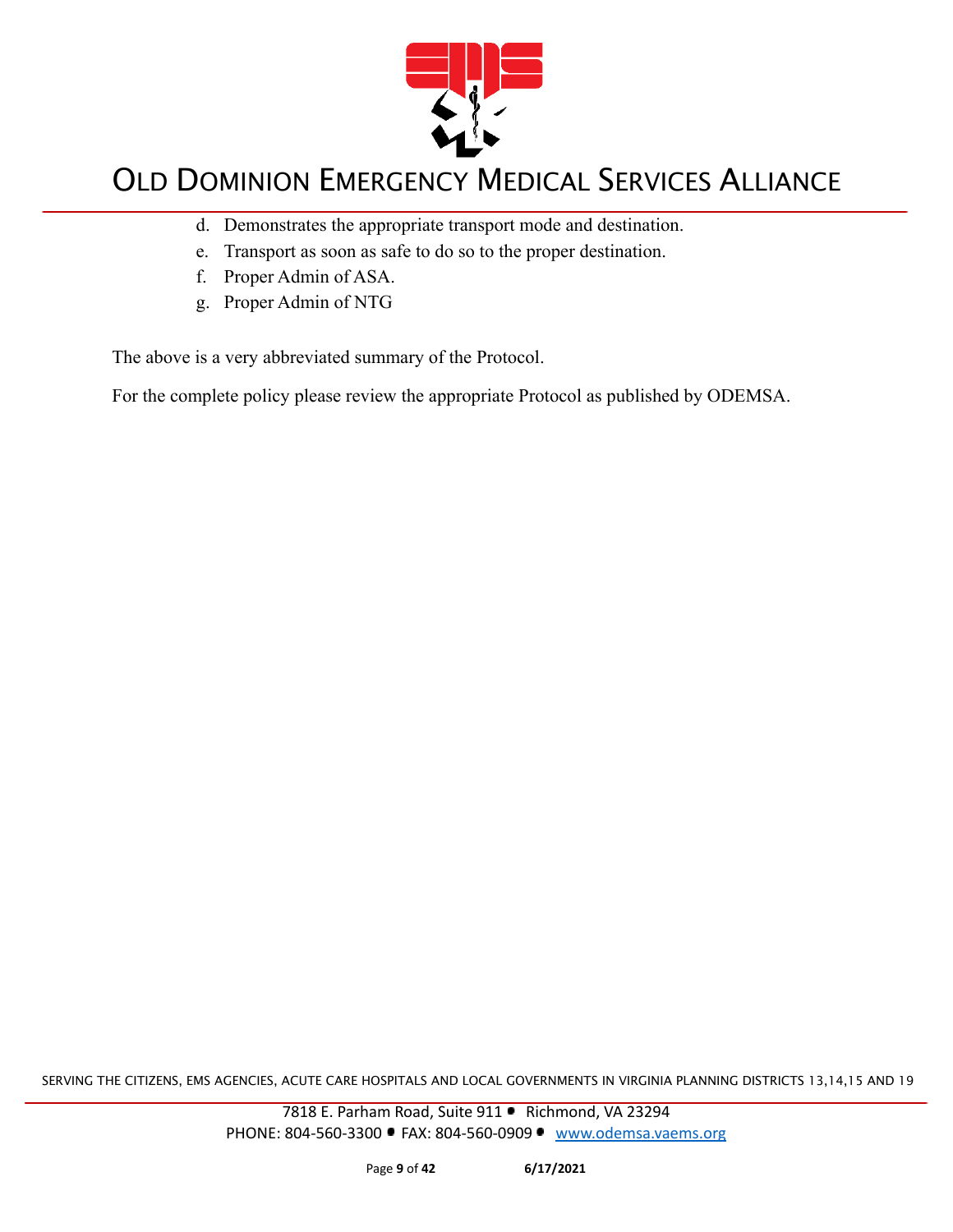

Student's and FTO's signatures below signify that the student has demonstrated sufficient working knowledge and can perform such competency and has had the opportunity to ask and has had all questions and answers provided to their level of comfort.

Competency – ODEMSA – Regional Protocols – Medical – ST-Elevation Myocardial Infarction (STEMI) – ALS

Student's Name and Signature – date below:

Printed Name Signature

FTO's Name and Signature – date below:

Printed Name Signature

SERVING THE CITIZENS, EMS AGENCIES, ACUTE CARE HOSPITALS AND LOCAL GOVERNMENTS IN VIRGINIA PLANNING DISTRICTS 13,14,15 AND 19

7818 E. Parham Road, Suite 911 · Richmond, VA 23294 PHONE: 804-560-3300 • FAX: 804-560-0909 • [www.odemsa.vaems.org](http://www.odemsa.vaems.org)

 $\Box$  Date

 $\Box$  Date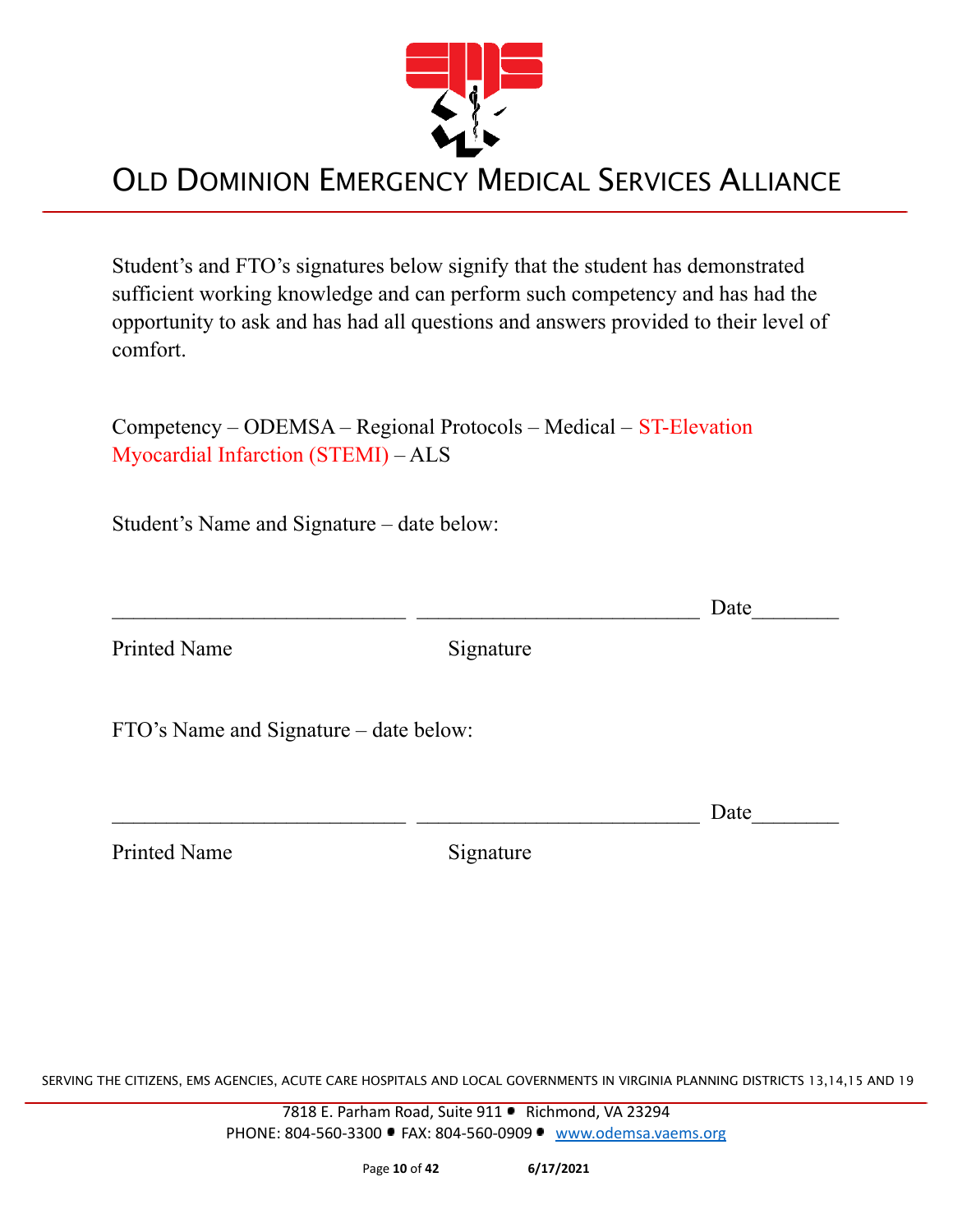

# **Adult Medical – ALS Pulmonary Edema/CHF/Heart Failure**

#### **OVERVIEW:**

Heart failure is generally divided into left ventricular failure and right ventricular failure. Left ventricular heart failure is the inability of the left ventricle to adequately move blood into the systemic circulation. In left ventricular failure, an imbalance in the output of the two sides of the heart occurs.

The left ventricle is unable to move all the blood delivered to it from the right side of the heart. Left ventricular followed by left atrial pressure rises and is transmitted back to the pulmonary circulation. When the pressure in the pulmonary vessels becomes too high, blood serum is forced into the alveoli, resulting in pulmonary edema.

In right ventricular heart failure, the right side of the heart fails to function as an adequate pump, which leads to back pressure which leads to backpressure into the venous circulation. This is most commonly caused by left heart failure, which subsequently progresses to right heart failure. The patient's symptoms should assist in determining left versus right heart failure, or both.

Signs of left-sided heart failure include rales/crackles, tachypnea while right-sided failure will create JVD, ascites, and peripheral edema.

**The management goal of patients with HF involves decreasing cardiac workload by reducing both preload and afterload.**

**If SBP less than 100 mmHg, see Cardiogenic SHOCK protocol.**

SERVING THE CITIZENS, EMS AGENCIES, ACUTE CARE HOSPITALS AND LOCAL GOVERNMENTS IN VIRGINIA PLANNING DISTRICTS 13,14,15 AND 19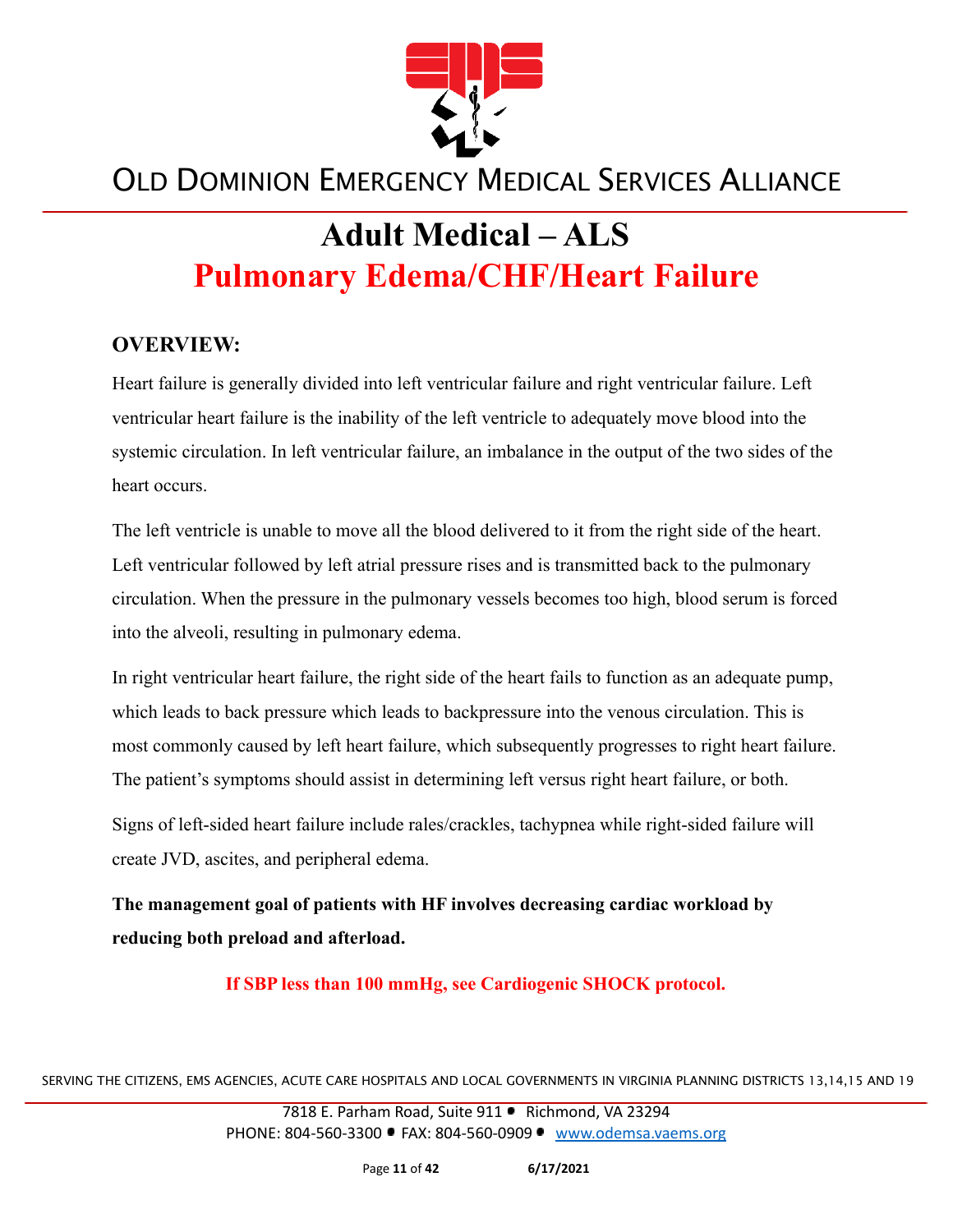

Student Can demonstrate the following competencies without prompting and can explain the

clinical reasoning for each listed below:

- 1. Demonstrates proper assessment techniques.
	- a. HPI Complete
	- b. Signs and Symptoms
	- c. SAMPLE
	- d. OPQRST
	- e. MOI NOI
	- f. Primary Assessment
		- i. XABCDE Format
	- g. Need for ALS.
	- h. Determine Relevant Differentials based on Assessment.
	- i. Place on Cardiac Monitor
	- j. Pulse Ox
	- k. Obtain 12 lead EKG.
		- i. ACUTE MI Message
			- 1. ALS
			- 2. ASA PO **Must Be Chewed**
			- 3. If SBP above 180
				- a. NTG and NTP
			- 4. If SBP 100 180
				- a. NTG and NTP
			- 5. If Ground Transport greater than 45 minutes
				- a. Helicopter Transport
	- l. IV Access
		- i. IF shock noted
			- 1. Refer to Cardiogenic Shock.
		- ii. If Pulmonary Edema noted
			- 1. Lasix
		- iii. If Wheezing
			- 1. Albuterol/Atrovent via Nebulizer only 1x
	- m. Position for Transport in Semi-Fowlers

SERVING THE CITIZENS, EMS AGENCIES, ACUTE CARE HOSPITALS AND LOCAL GOVERNMENTS IN VIRGINIA PLANNING DISTRICTS 13,14,15 AND 19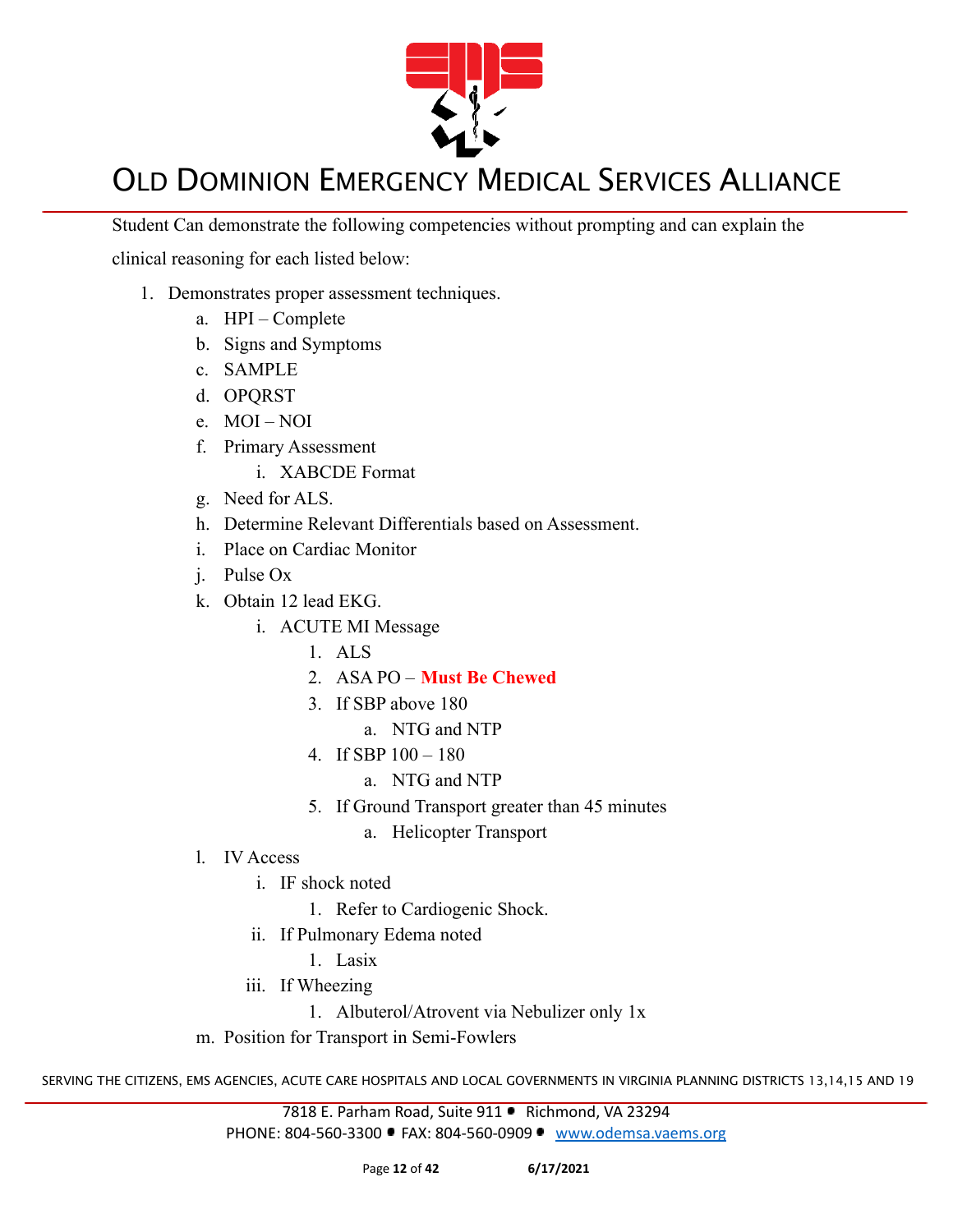

- n.  $CPAP 5-10 \text{ cm}H<sub>2</sub>O PEEP$
- o. Pain Management
- p. Can demonstrate knowledge of the importance of obtaining ED drugs usage in at least the previous 24 hours and **potential lethal response to NTG admin.**
- q. **Contradictions to ASA admin.**
- 2. Demonstrates the following skills.
	- a. Proper 12 lead placement.
	- b. Obtaining 12 lead EKG in 10 minutes or less of patient side.
	- c. CPAP
	- d. Demonstrates knowledge of ACUTE MI message on 12 Lead.
	- e. Demonstrates the appropriate transport mode and destination.
	- f. Transport as soon as safe to do so to the proper destination.
	- g. Proper Admin of ASA.
	- h. Proper Admin of NTG
	- i. Lasix
	- j. Neb Tx of meds

The above is a very abbreviated summary of the Protocol.

For the complete Protocol, please review the appropriate Protocol as published by ODEMSA.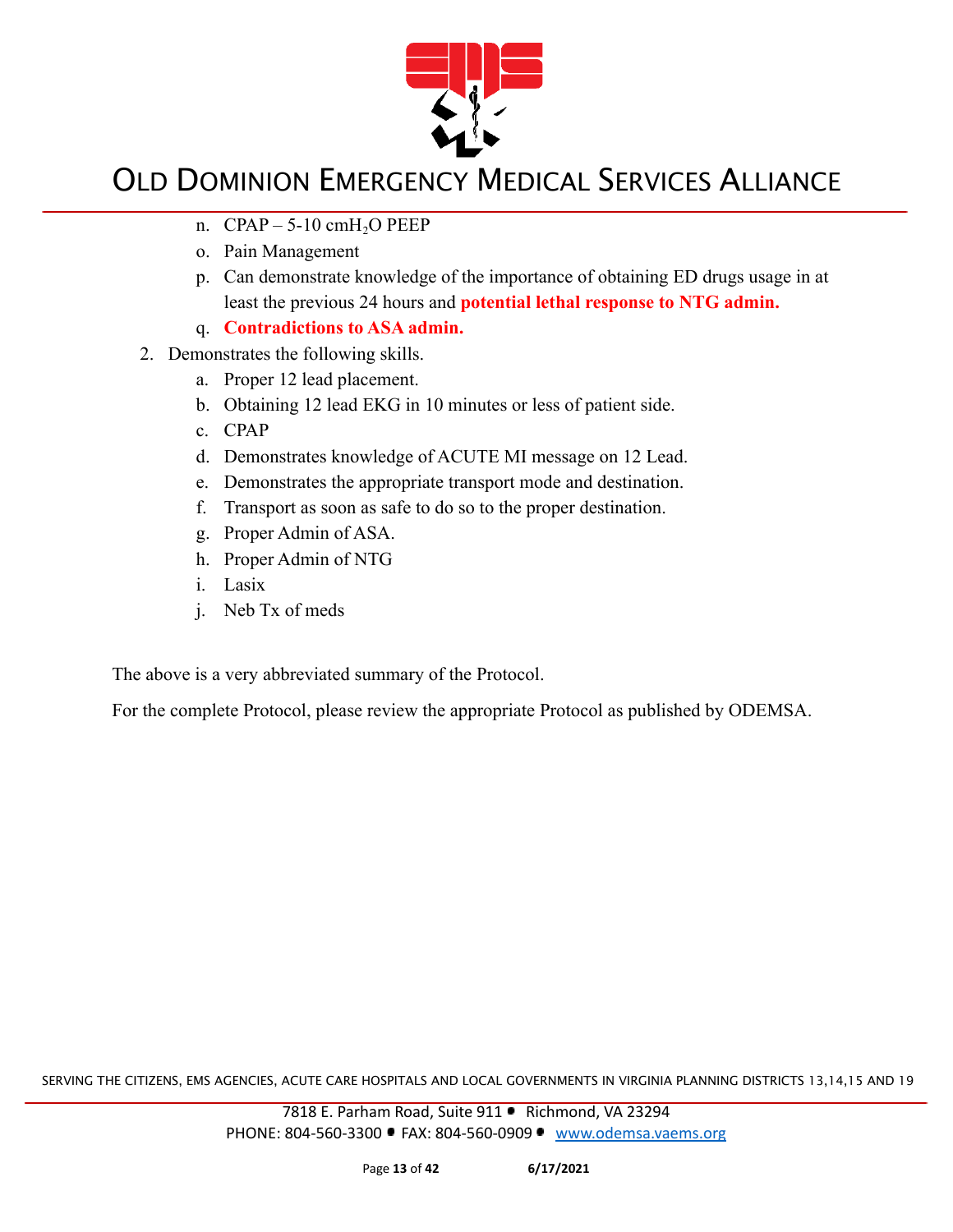

Student's and FTO's signatures below signify that the student has demonstrated sufficient working knowledge and can perform such competency and has had the opportunity to ask and has had all questions and answers provided to their level of comfort.

Competency – ODEMSA – Regional Protocols – Medical – Pulmonary Edema/CHF – ALS

Student's Name and Signature – date below:

 $\Box$  Date

Printed Name Signature

FTO's Name and Signature – date below:

Printed Name Signature

 $\Box$  Date

SERVING THE CITIZENS, EMS AGENCIES, ACUTE CARE HOSPITALS AND LOCAL GOVERNMENTS IN VIRGINIA PLANNING DISTRICTS 13,14,15 AND 19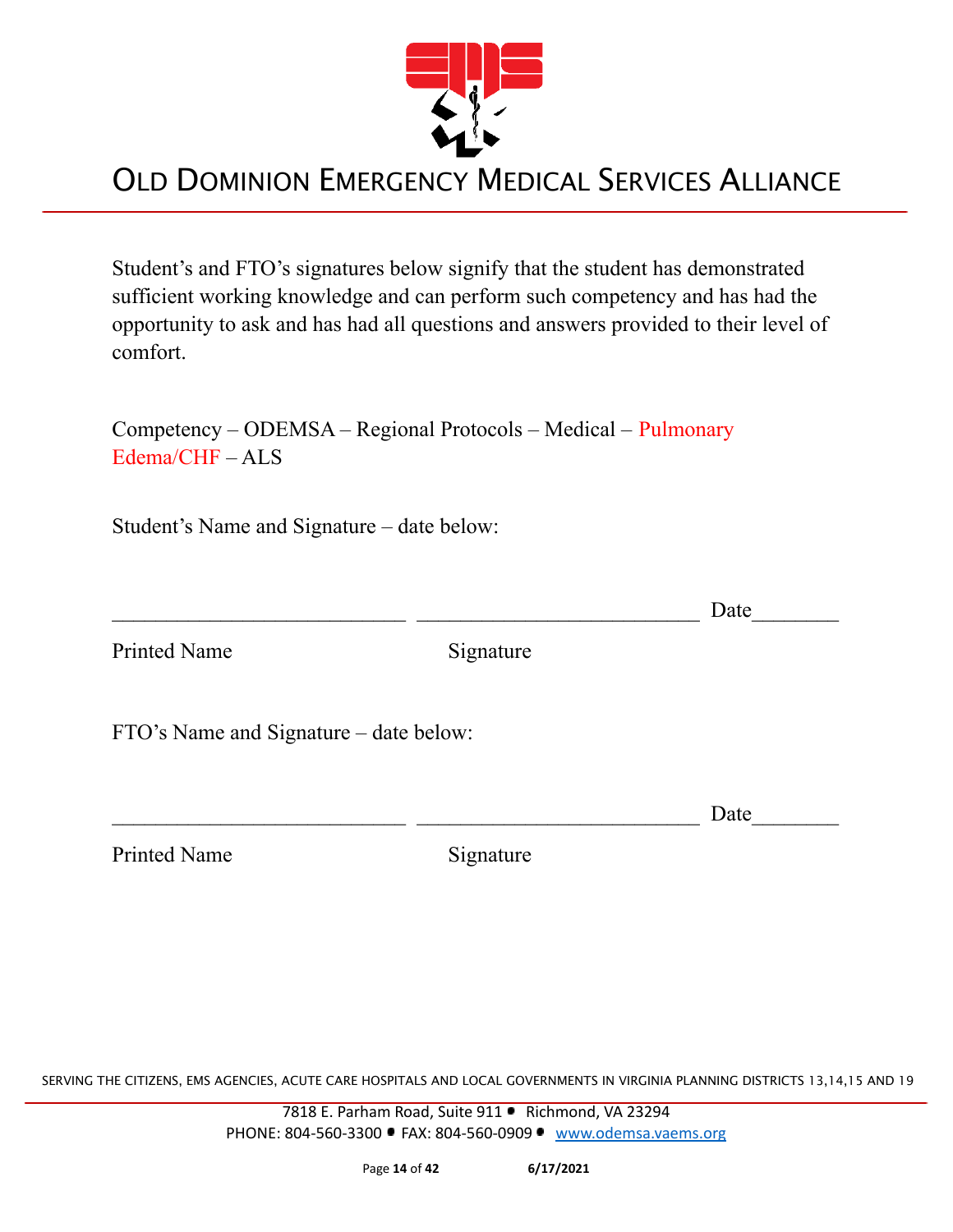

# **Medical – Hypotension/Shock (Non-trauma) (Cardiogenic Shock) – ALS**

#### **OVERVIEW:**

**Shock** is often defined as a state of inadequate tissue perfusion.

This may result in acidosis, derangements of cellular metabolism, potential end-organ damage, and death.

Early in the shock process, patients are able to compensate for decreased perfusion by increased stimulation of the sympathetic nervous system, leading to tachycardia and tachypnea.

Later, compensatory mechanisms fail, causing a decreased mental status, hypotension, and death.

**Early cellular injury may be reversible if definitive therapy is delivered promptly.**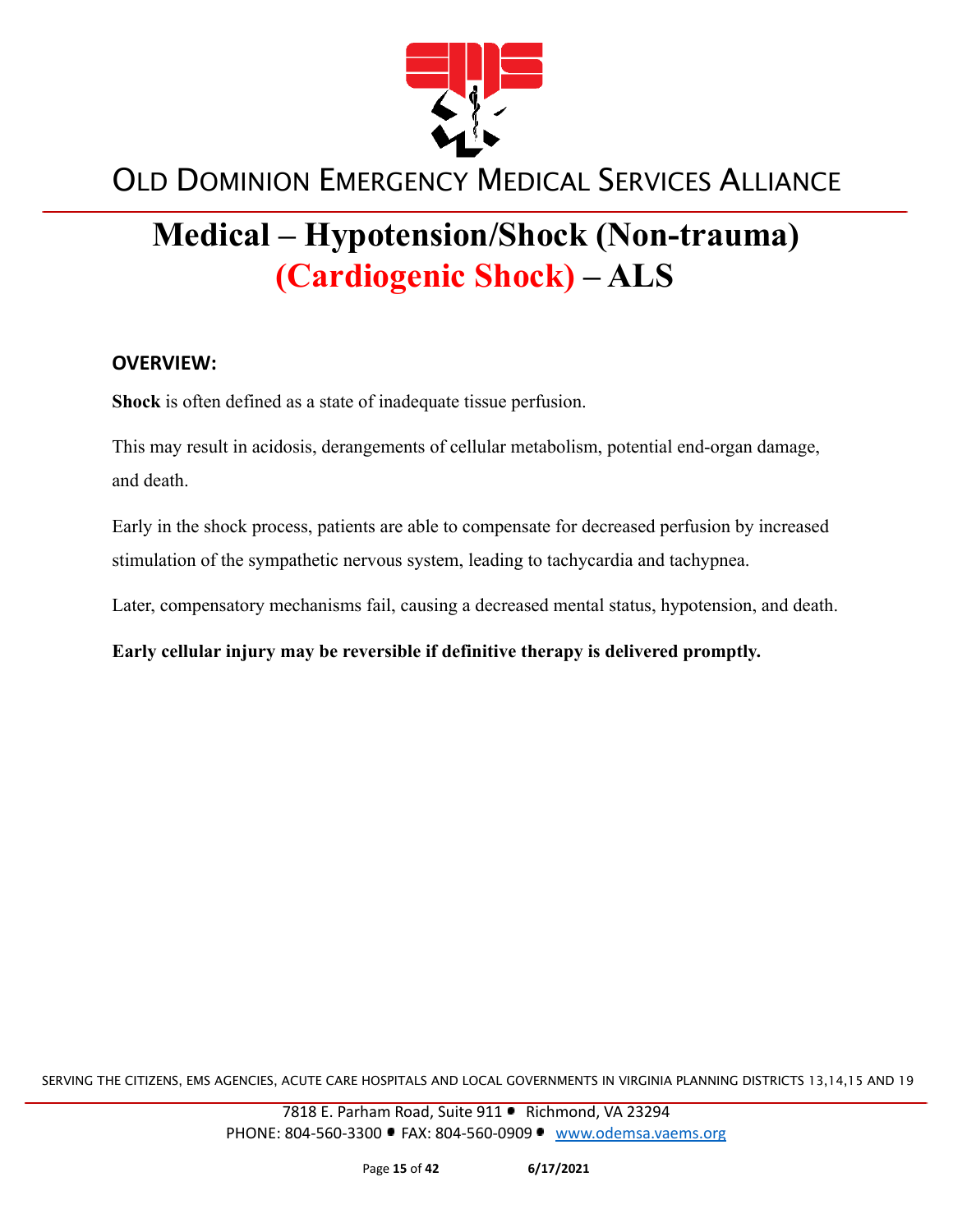

Student Can demonstrate the following competencies without prompting and can explain the

clinical reasoning for each listed below:

- 1. Demonstrates proper assessment techniques.
	- a. HPI Complete
	- b. Signs and Symptoms
	- c. SAMPLE
	- d. OPQRST
	- e. MOI NOI
	- f. Primary Assessment
		- i. XABCDE Format
	- g. Need for ALS.
	- h. Determine Relevant Differentials based on Assessment.
	- i. Place on Cardiac Monitor
	- j. Pulse Ox
	- k. Obtain 12 lead EKG.
		- i. ACUTE MI Message
			- 1. ASA PO **Must Be Chewed**
			- 2. If Ground Transport greater than 45 minutes
				- a. Helicopter Transport
	- l. IV Access Second IV is time/staff permit.
		- i. Bolus Fluids x2
		- ii. Reassess VS frequently
		- iii. Consider Vaso-Pressor
	- m. Can demonstrate knowledge of the importance of obtaining ED drugs usage in at least the previous 24 hours and **potential lethal response to NTG admin.**
	- n. **Contradictions to ASA admin.**
- 2. Demonstrates the following skills.
	- a. Proper 12 lead placement.
	- b. Obtaining 12 lead EKG in 10 minutes or less of patient side.
	- c. Request ALS.
	- d. Demonstrates knowledge of ACUTE MI message on 12 Lead.

SERVING THE CITIZENS, EMS AGENCIES, ACUTE CARE HOSPITALS AND LOCAL GOVERNMENTS IN VIRGINIA PLANNING DISTRICTS 13,14,15 AND 19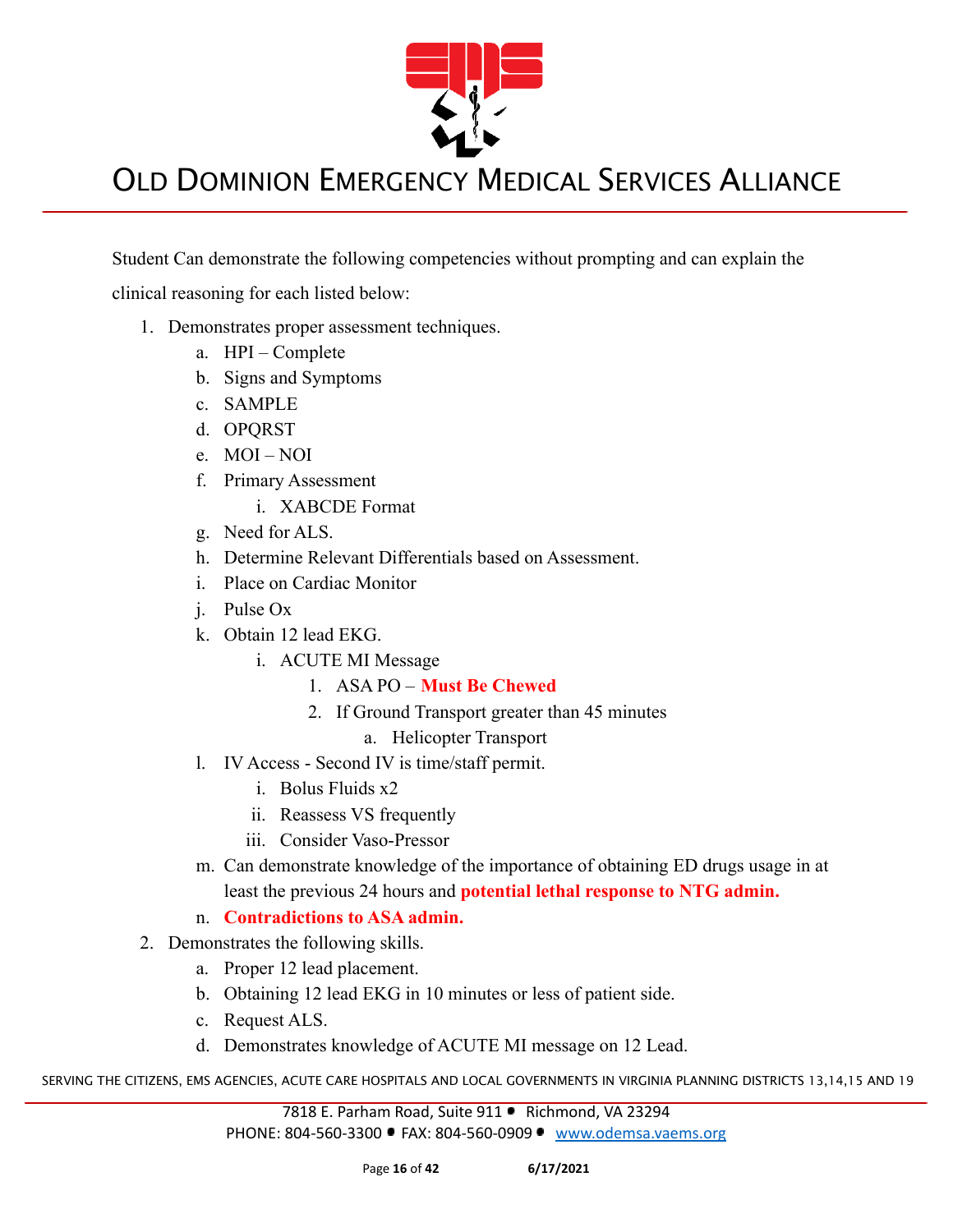

- e. Demonstrates the appropriate transport mode and destination.
- f. Transport as soon as safe to do so to the proper destination.
- g. Proper Admin of ASA.
- h. Proper Admin of NTG
- i. Proper Mixing of Pressor Drip
- j. Non-Cardiac Obvious causes of Shock

The above is a very abbreviated summary of the Protocol.

For the complete Protocol, please review the appropriate Protocol as published by ODEMSA.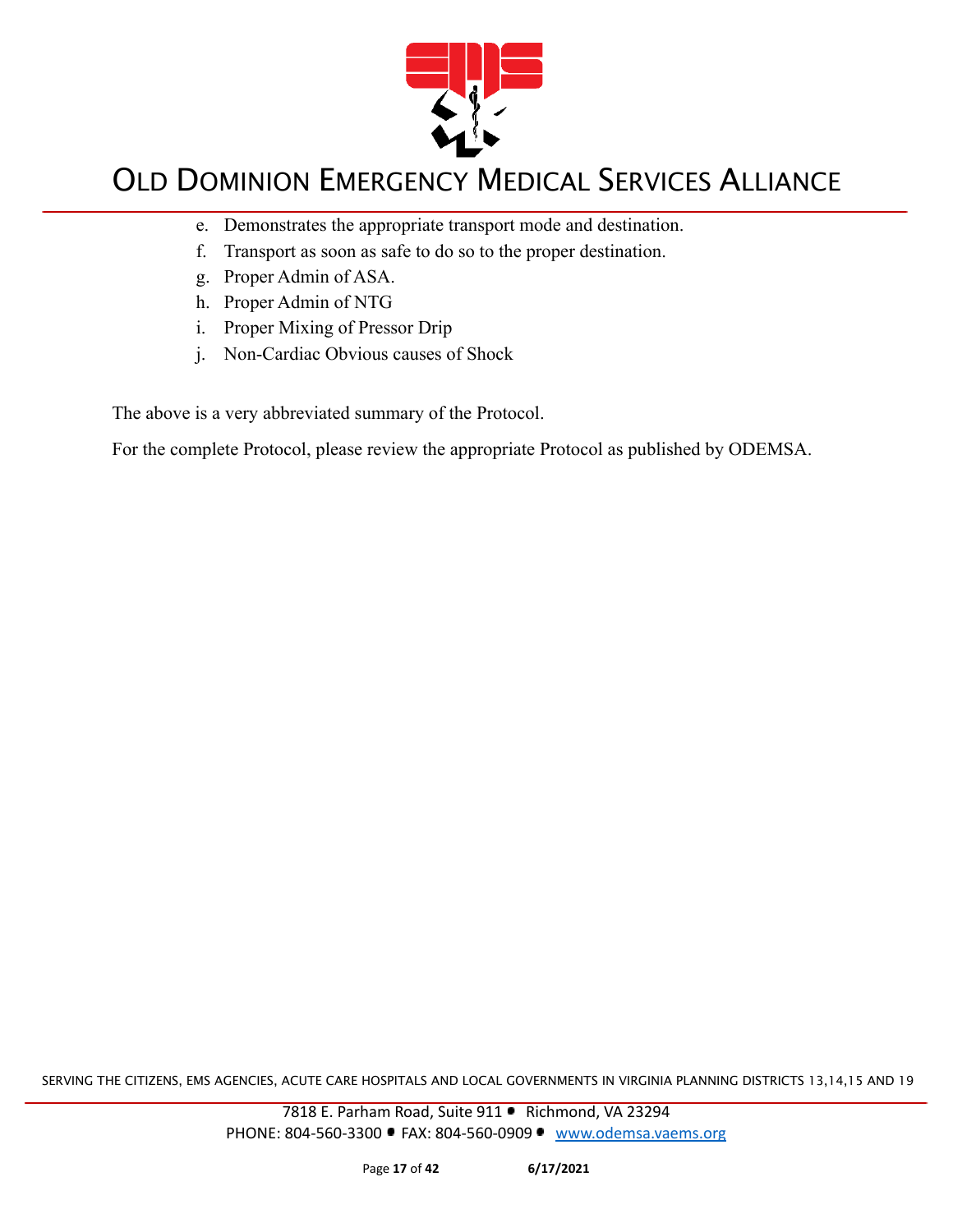

Student's and FTO's signatures below signify that the student has demonstrated sufficient working knowledge and can perform such competency and has had the opportunity to ask and has had all questions and answers provided to their level of comfort.

Competency – ODEMSA – Regional Protocols – Medical – **Hypotension/Shock (Non-trauma) (Cardiogenic Shock) – ALS**

Student's Name and Signature – date below:

Printed Name Signature

 $\Box$  Date

FTO's Name and Signature – date below:

Printed Name Signature

 $\Box$  Date

SERVING THE CITIZENS, EMS AGENCIES, ACUTE CARE HOSPITALS AND LOCAL GOVERNMENTS IN VIRGINIA PLANNING DISTRICTS 13,14,15 AND 19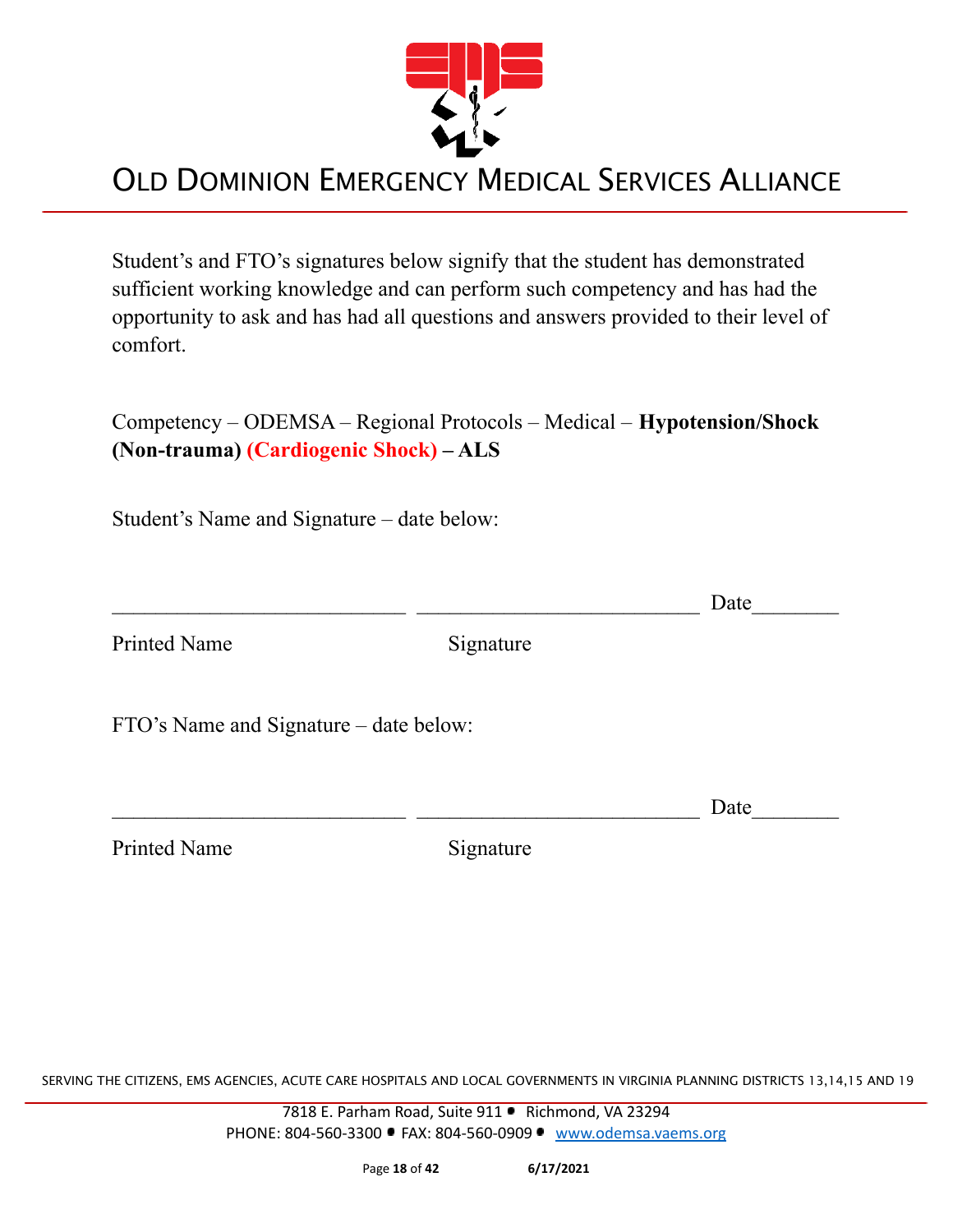

# **Medical – Abdominal Aortic Aneurysm/ Dissection (Aortic Dissection and AAA) – ALS**

#### **OVERVIEW:**

**Aortic Aneurysms (AA)** are a degenerative and progressively slow process where the walls of the aorta weaken and expand due to the systemic pressures of the circulatory system.

The formation of aneurysms can be attributed to atherosclerosis, infection, trauma, hypertension, and inherited disorders.

AAs generally form in the abdominal section of the aorta and present with weak or absent pulses in the lower extremities, cooler temperatures in the lower extremities, a central abdominal mass that can sometimes have pulsations, and abdominal and/ or back pain.

#### **If the aneurysm ruptures, the chance of survival is very low and requires immediate surgical intervention.**

Aortic Dissections usually occur in the thoracic cavity when the aortic intima is torn away, exposing the media layer.

The pulse pressure from the systemic circulation then begins to dissect the two layers of the aortic wall and creates a false lumen or pouch in the wall of the aorta.

Conditions associated with the formation of an aortic dissection include:

- **●** hypertension
- **●** Marfan's Syndrome
- **●** aortic valve abnormalities
- **●** immune disorders
- **●** atherosclerosis
- patients in the third trimester of pregnancy

SERVING THE CITIZENS, EMS AGENCIES, ACUTE CARE HOSPITALS AND LOCAL GOVERNMENTS IN VIRGINIA PLANNING DISTRICTS 13,14,15 AND 19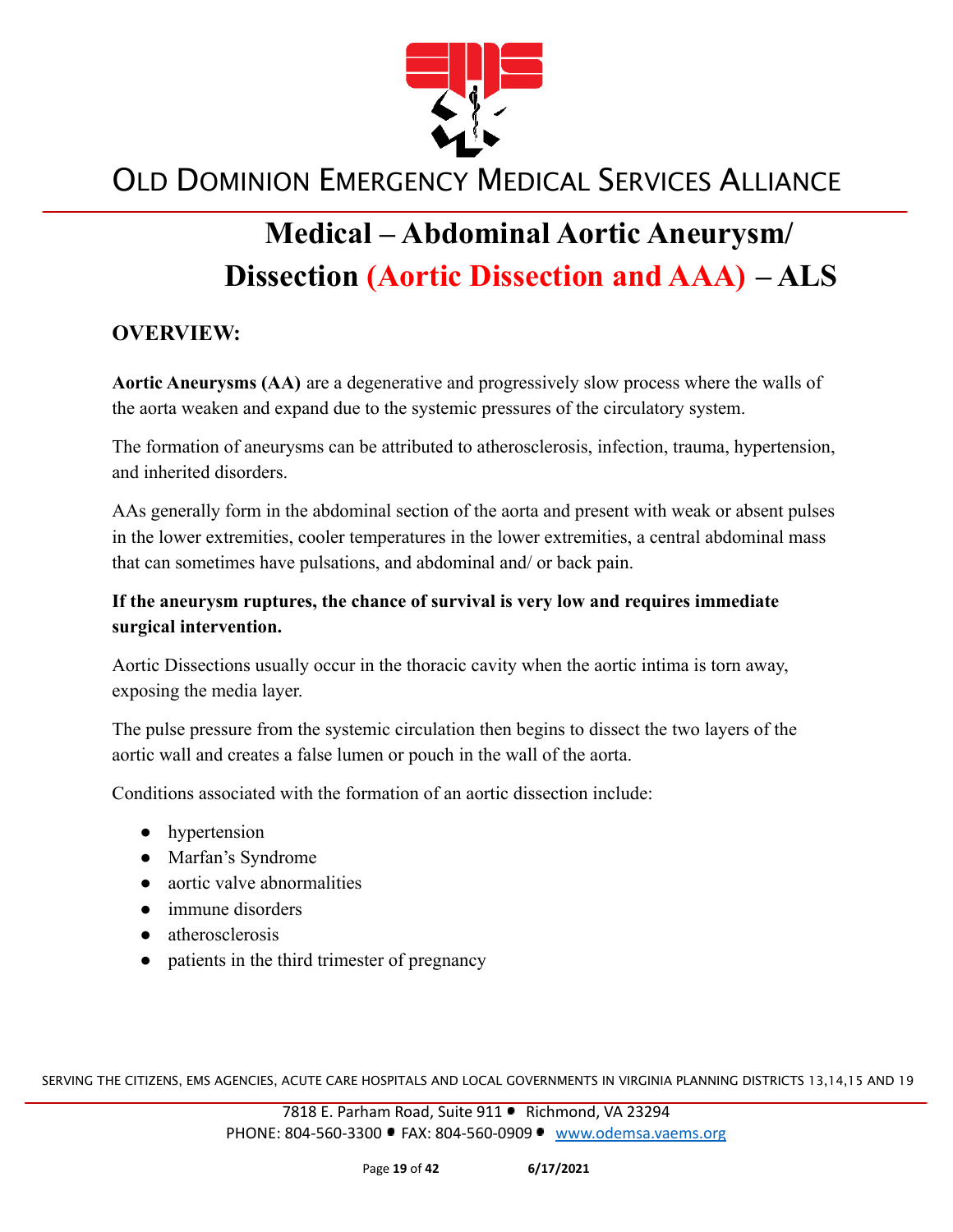

Student Can demonstrate the following competencies without prompting and can explain the

clinical reasoning for each listed below:

- 1. Demonstrates proper assessment techniques.
	- a. HPI Complete
	- b. Signs and Symptoms
		- i. Weak/Absent pulses
		- ii. Abdominal mass possible pulsatile
		- iii. Chest/Back pain
		- iv. Tearing sensation
		- v. Tachycardia
		- vi. Hypertension/Hypotension
	- c. SAMPLE
	- d. OPQRST
	- e. SAMPLE
	- f. OPQRST
	- g. MOI NOI
	- h. Primary Assessment
		- i. XABCDE Format
	- i. Need for ALS.
	- j. Determine Relevant Differentials based on Assessment.
	- k. Non-Cardiac Obvious causes of Shock
	- l. Place on Cardiac Monitor
	- m. Pulse Ox
	- n. Obtain 12 lead EKG.
		- i. ACUTE MI Message
			- 1. If Ground Transport greater than 45 minutes
				- a. Helicopter Transport
	- o. IV Access Second IV is time/staff permit.
		- i. Maintain SBP of approx. 90-120
		- ii. Immediate Transport
		- iii. Reassess VS frequently in Both Arms
		- iv. Consider Vaso-Pressor

SERVING THE CITIZENS, EMS AGENCIES, ACUTE CARE HOSPITALS AND LOCAL GOVERNMENTS IN VIRGINIA PLANNING DISTRICTS 13,14,15 AND 19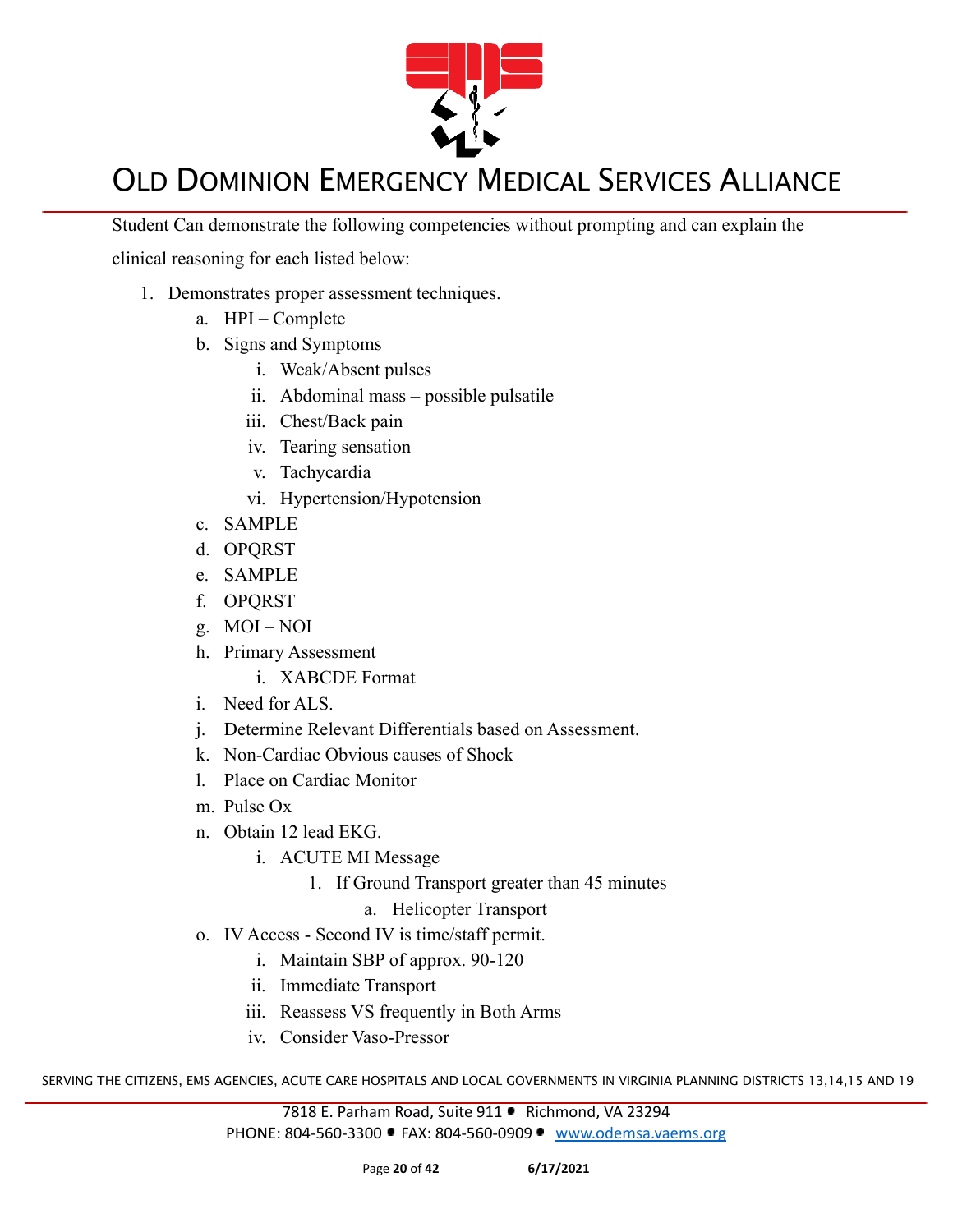

- p. Pain management
- q. Nausea/Vomit Management
- r.
- 2. Demonstrates the following skills.
	- a. Proper 12 lead placement.
	- b. Obtaining 12 lead EKG in 10 minutes or less of patient side.
	- c. Request ALS.
	- d. Demonstrates knowledge of ACUTE MI message on 12 Lead.
	- e. Demonstrates the appropriate transport mode and destination.
	- f. Transport as soon as safe to do so to the proper destination.
	- g. Proper Admin of ASA.
	- h. Proper Admin of NTG
	- i. Proper Mixing of Pressor Drip

The above is a very abbreviated summary of the Protocol.

For the complete Protocol, please review the appropriate Protocol as published by ODEMSA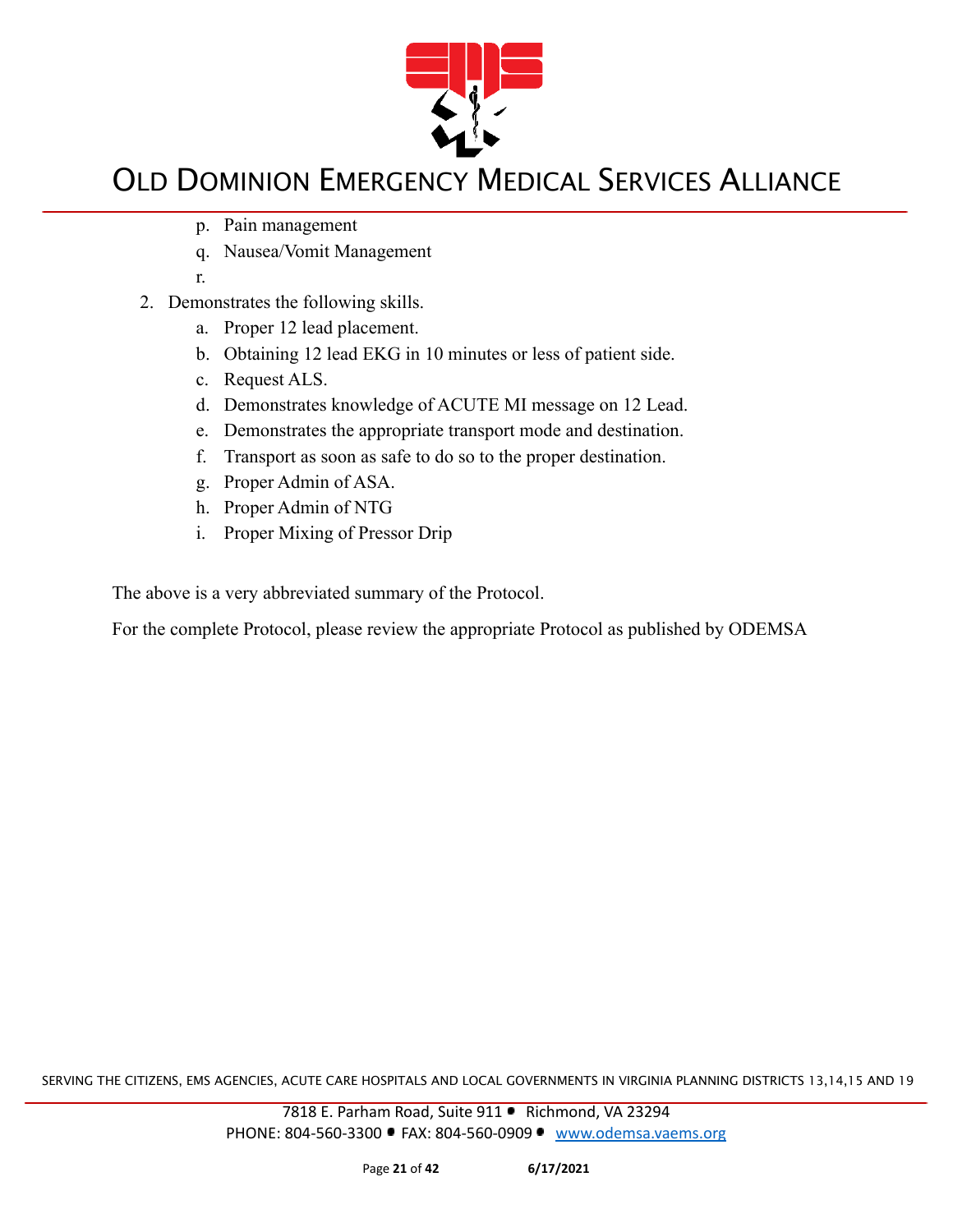

Student's and FTO'S signatures below signify that the student has demonstrated sufficient working knowledge and can perform such competency and has had the opportunity to ask and has had all questions and answers provided to their level of comfort.

Competency – ODEMSA – Regional Protocols – Medical – Medical – Abdominal Aortic Aneurysm/ Dissection **(Aortic Dissection and AAA)** - ALS

Student's Name and Signature – date below:

|                                        |           | Date |
|----------------------------------------|-----------|------|
| <b>Printed Name</b>                    | Signature |      |
| FTO's Name and Signature – date below: |           |      |
|                                        |           | Date |
| <b>Printed Name</b>                    | Signature |      |

SERVING THE CITIZENS, EMS AGENCIES, ACUTE CARE HOSPITALS AND LOCAL GOVERNMENTS IN VIRGINIA PLANNING DISTRICTS 13,14,15 AND 19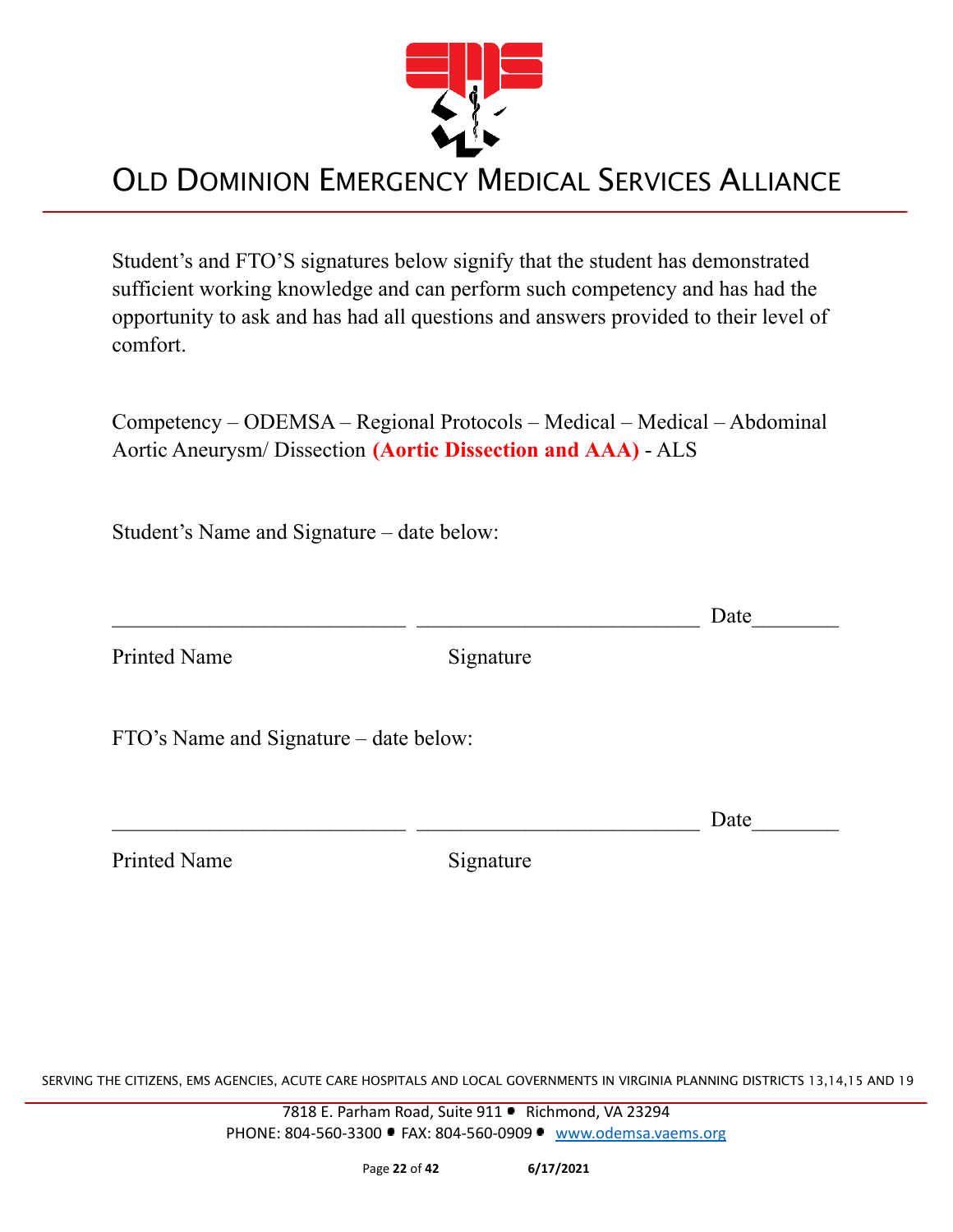

## **Cardiac Arrest – Pulseless – Not Breathing – ALS**

#### **OVERVIEW:**

Cardiac arrest can be caused by Ventricular Fibrillation (VF), pulseless Ventricular Tachycardia

(VT), Pulseless Electric Activity (PEA), and Asystole.

The foundation of successful goal of BLS treatment of Cardiac Arrest:

- High-quality CPR,
- Rapid placement of AED
	- o For VF / pulseless VT, attempted defibrillation as soon as possible.
- Application of Mechanical CPR Device if possible.

**For victims of witnessed VF arrest, early CPR and rapid defibrillation can significantly increase the chance for survival to hospital discharge.**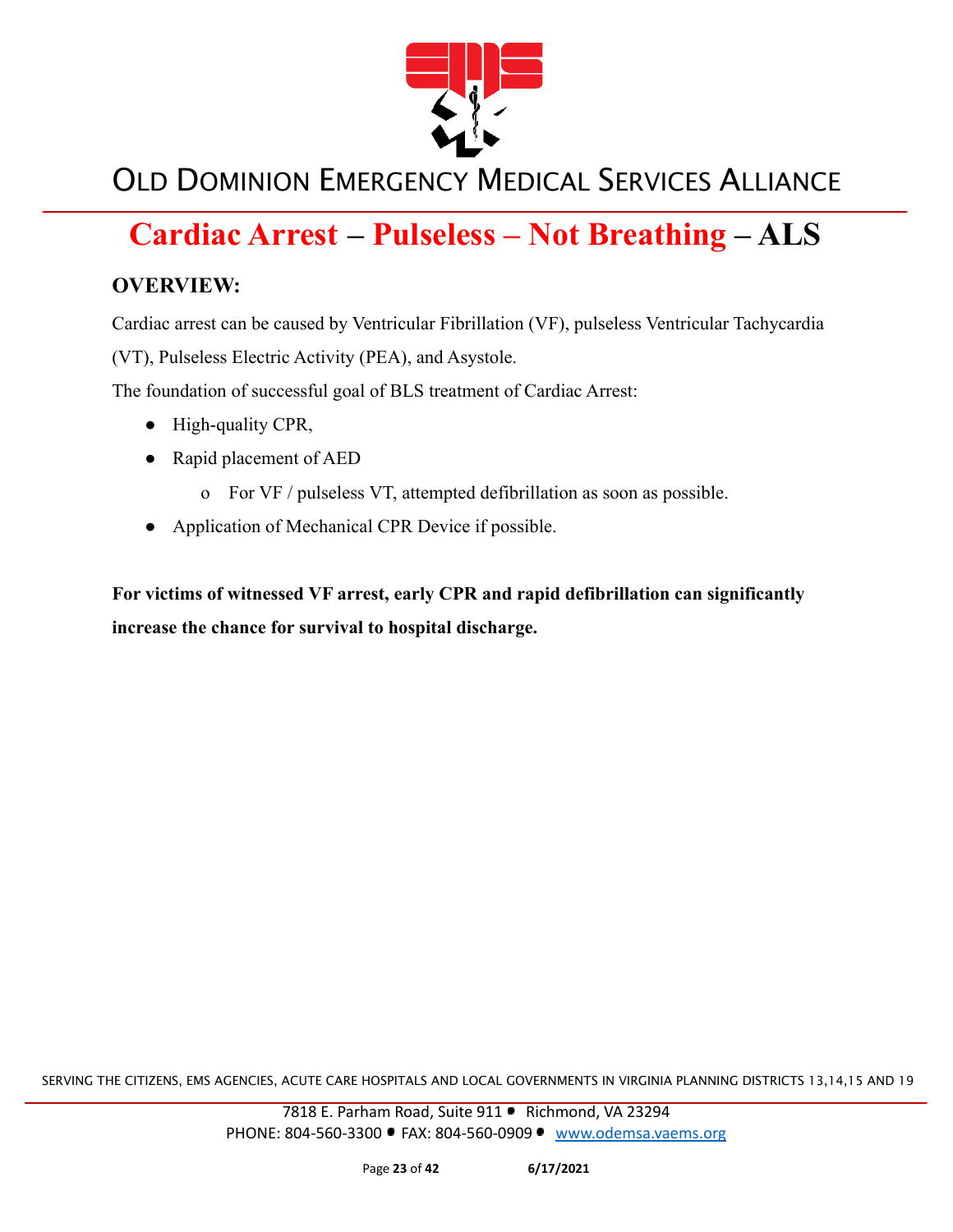

Student Can demonstrate the following competencies without prompting and can explain the clinical reasoning for each listed below:

- 1. Demonstrates proper assessment techniques.
	- a. HPI Complete
	- b. Signs and Symptoms
	- c. SAMPLE
	- d. OPQRST
	- e. SAMPLE
	- f. OPQRST
	- g. MOI NOI
	- h. Primary Assessment
		- i. XABCDE Format
	- i. Need for ALS.
	- j. Determine Relevant Differentials based on Assessment.
	- k. Non-Cardiac Obvious causes of Shock
	- l. Place on Cardiac Monitor
		- i. Identify Life Threat Rhythm
		- ii. Treat per Current ACLS Standards for Rhythms Noted
	- m. Pulse Ox
	- n. End-tidal  $CO<sub>2</sub>$
	- o. IV Access Second IV is time/staff permit.
	- $p_{\cdot}$
- 2. Demonstrates the following skills.
	- a. Proper CPR using Current AHA Standards
	- b. Rhythm Recognition
	- c. Proper use of Cardiac Monitor
	- d. Can work a Simulated Cardiac Arrest
	- e. Demonstrates the appropriate transport mode and destination.
	- f. Transport as soon as safe to do so to the proper destination.

SERVING THE CITIZENS, EMS AGENCIES, ACUTE CARE HOSPITALS AND LOCAL GOVERNMENTS IN VIRGINIA PLANNING DISTRICTS 13,14,15 AND 19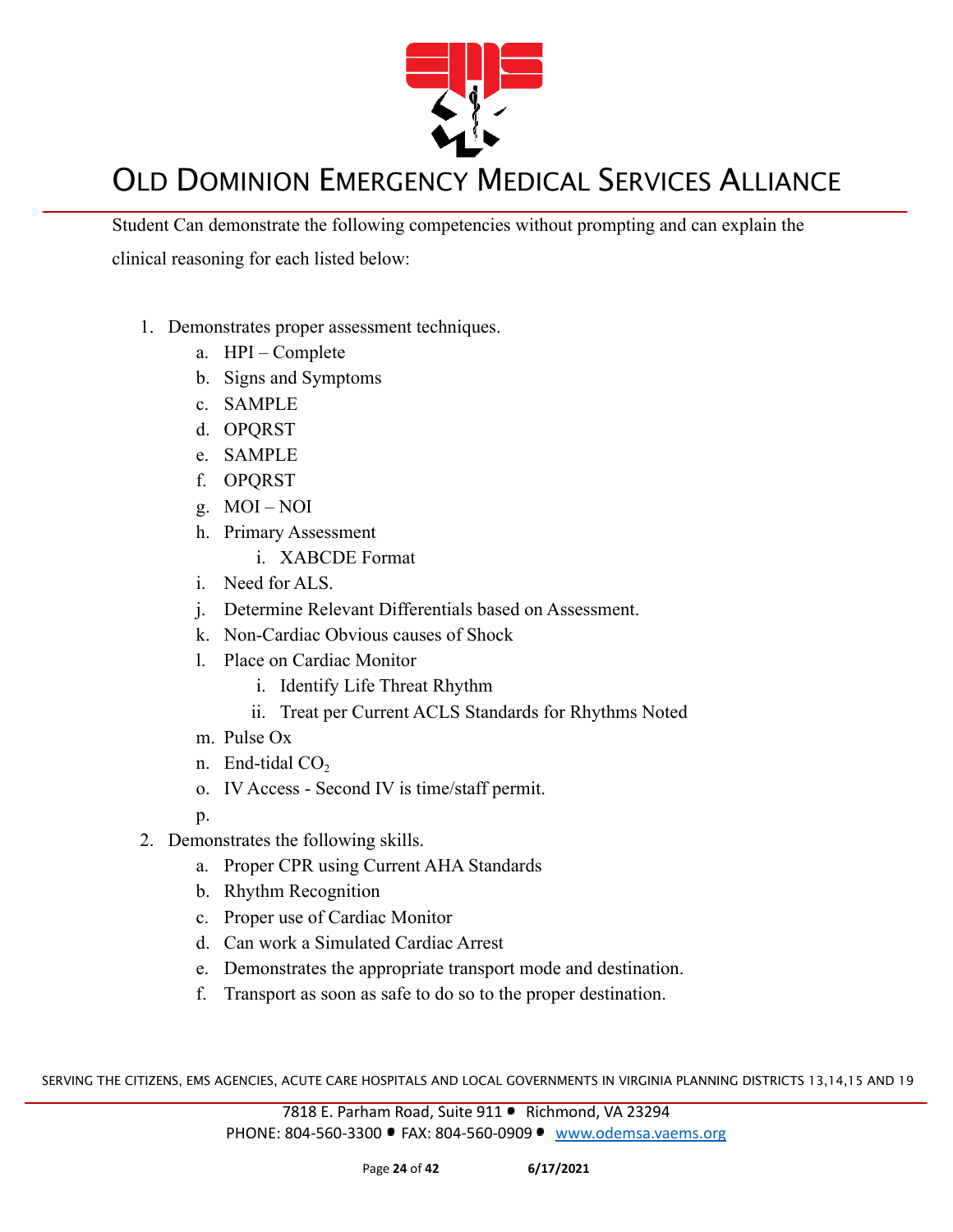

- 3. If ROSC is achieved
	- a. Proper 12 lead placement.
	- b. Obtaining 12
	- c. Request ALS.
	- d. Demonstrates knowledge of ACUTE MI message on 12 Lead.
	- e. Demonstrates the appropriate transport mode and destination.
	- f. Transport as soon as safe to do so to the proper destination.

The above is a very abbreviated summary of the Protocol.

For the complete Protocol, please review the appropriate Protocol as published by ODEMSA.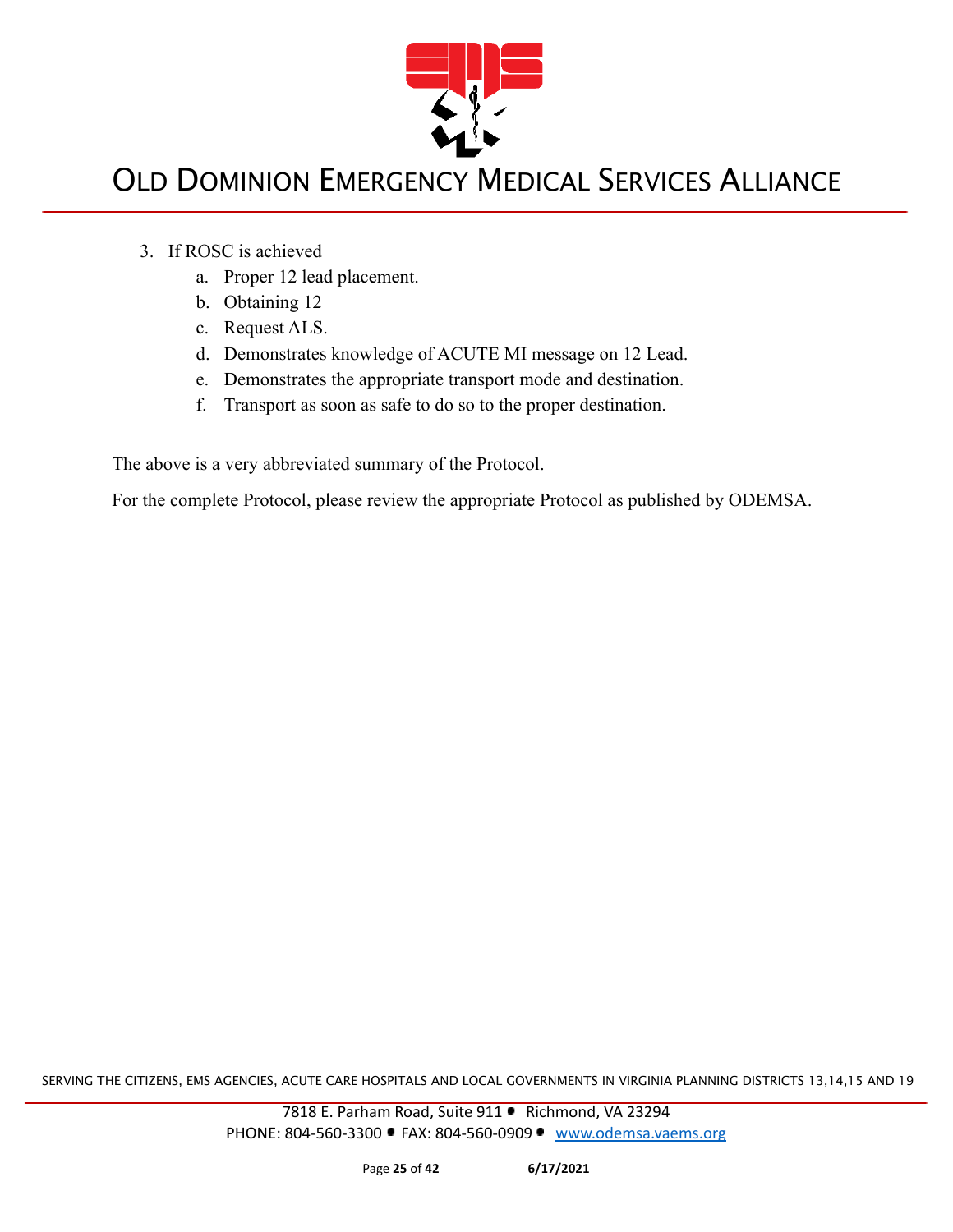

Student's and FTO'S signatures below signify that the student has demonstrated sufficient working knowledge and can perform such competency and has had the opportunity to ask and has had all questions and answers provided to their level of comfort.

Competency – ODEMSA – Regional Protocols – Cardiac Arrest – Pulseless – Not Breathing – ALS

Student's Name and Signature – date below:

 $\Box$  Date Printed Name Signature FTO's Name and Signature – date below:  $\Box$  Date

Printed Name Signature

SERVING THE CITIZENS, EMS AGENCIES, ACUTE CARE HOSPITALS AND LOCAL GOVERNMENTS IN VIRGINIA PLANNING DISTRICTS 13,14,15 AND 19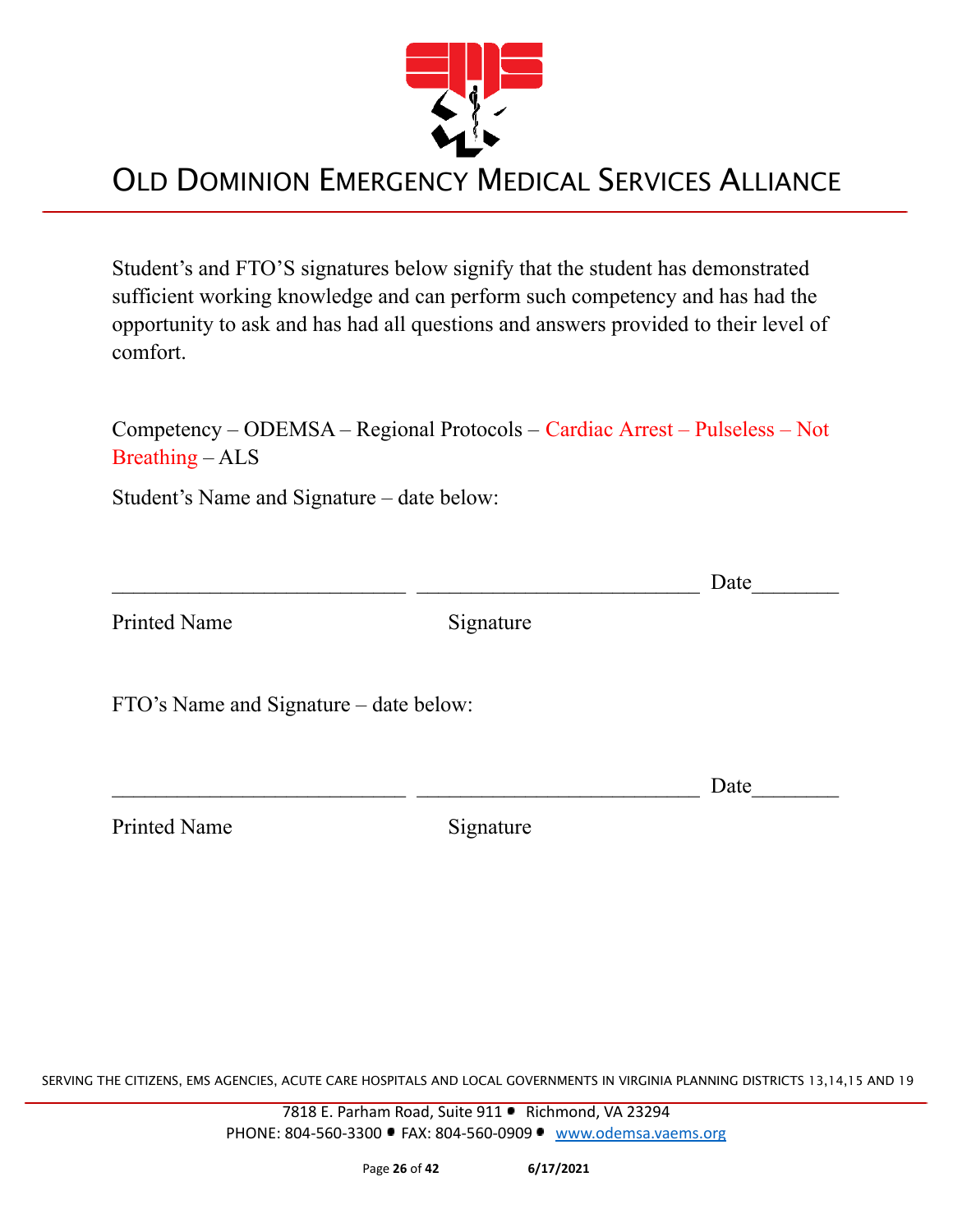

## **Adult Medical – Tachycardia with a Pulse – ALS**

#### **OVERVIEW:**

Tachycardias can be classified in several ways, based on the appearance of the QRS complex, heart rate, and regularity.

ACLS professionals should be able to recognize and differentiate between sinus tachycardia, narrow-complex Supraventricular Tachycardia (SVT), and wide-complex tachycardia.

Because ACLS providers may be unable to distinguish between supraventricular and ventricular rhythms, they should be aware that most wide-complex (broad-complex) tachycardias are *ventricular* in origin.

**Treatment goal: is to reduce the Heart Rate and increase Cardiac output.**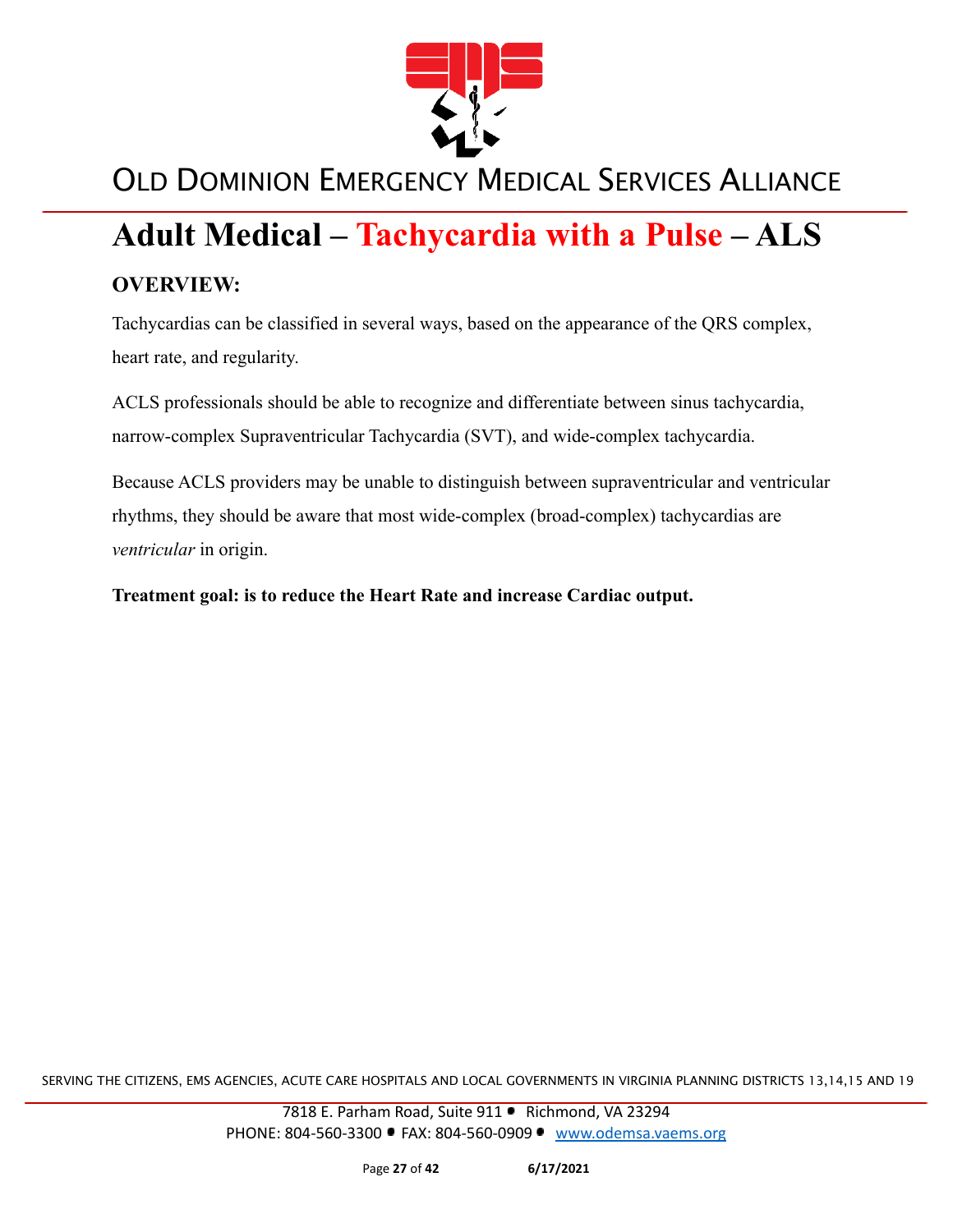

Student Can demonstrate the following competencies without prompting and can explain the clinical reasoning for each listed below:

- 1. Demonstrates proper assessment techniques.
	- a. HPI Complete
	- b. Signs and Symptoms
	- c. SAMPLE
	- d. OPQRST
	- e. SAMPLE
	- f. OPQRST
	- g. MOI NOI
	- h. Primary Assessment
		- i. XABCDE Format
	- i. Need for ALS.
	- j. Determine Relevant Differentials based on Assessment.
	- k. Non-Cardiac Obvious causes of Shock
	- l. Place on Cardiac Monitor
		- i. Identify Life Threat Rhythm
		- ii. Symptomatic
			- 1. Determine QRS Type
				- a. Narrow
					- i. Synchronized Cardioversion per Current Standards
					- ii. Consider Medications for Pain
					- iii. Consider Medications to end Rhythm.
				- b. Wide
					- i. Consider Antiarrhythmic
					- ii. Vagal Maneuvers
		- iii. Treat per Current ACLS Standards for Rhythms Noted
	- m. Pulse Ox
	- n. End-tidal  $CO<sub>2</sub>$
	- o. IV Access Second IV is time/staff permit.

SERVING THE CITIZENS, EMS AGENCIES, ACUTE CARE HOSPITALS AND LOCAL GOVERNMENTS IN VIRGINIA PLANNING DISTRICTS 13,14,15 AND 19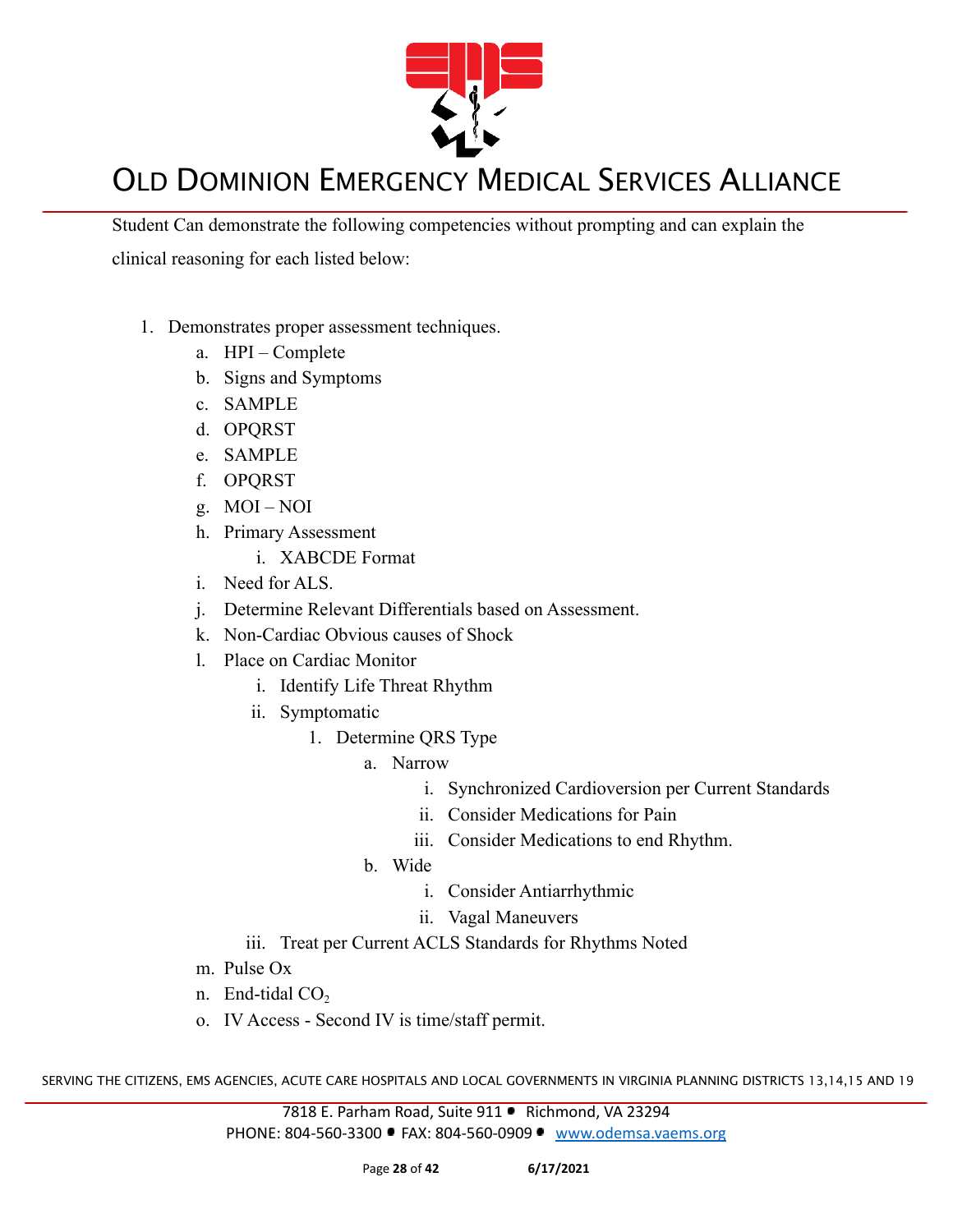

- 2. Demonstrates the following skills.
	- a. Proper CPR using Current AHA Standards
	- b. Rhythm Recognition
	- c. Proper use of Cardiac Monitor
	- d. Can work a Simulated Cardiac Arrest
	- e. Proper Mixing of Medications
	- f. Proper Dosing of medications
	- g. Demonstrates the appropriate transport mode and destination.
	- h. Transport as soon as safe to do so to the proper destination.

The above is a very abbreviated summary of the Protocol.

For the complete Protocol, please review the appropriate Protocol as published by ODEMSA.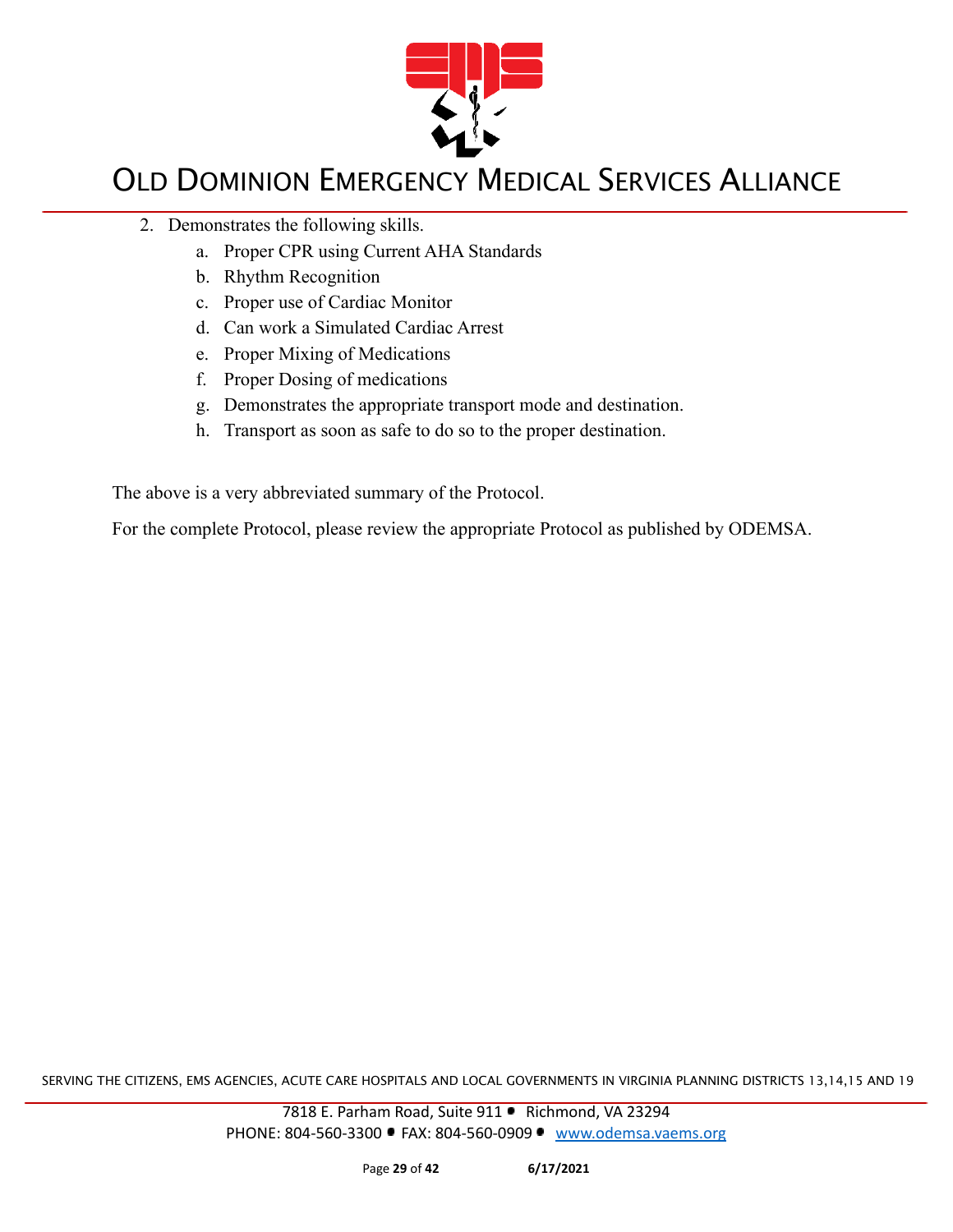

Student's and FTO'S signatures below signify that the student has demonstrated sufficient working knowledge and can perform such competency and has had the opportunity to ask and has had all questions and answers provided to their level of comfort.

Competency – ODEMSA – Regional Protocols – Adult Medical – Tachycardia with a Pulse – ALS

Student's Name and Signature – date below:

 $\Box$  Date Printed Name Signature FTO's Name and Signature – date below:  $\Box$  Date

Printed Name Signature

SERVING THE CITIZENS, EMS AGENCIES, ACUTE CARE HOSPITALS AND LOCAL GOVERNMENTS IN VIRGINIA PLANNING DISTRICTS 13,14,15 AND 19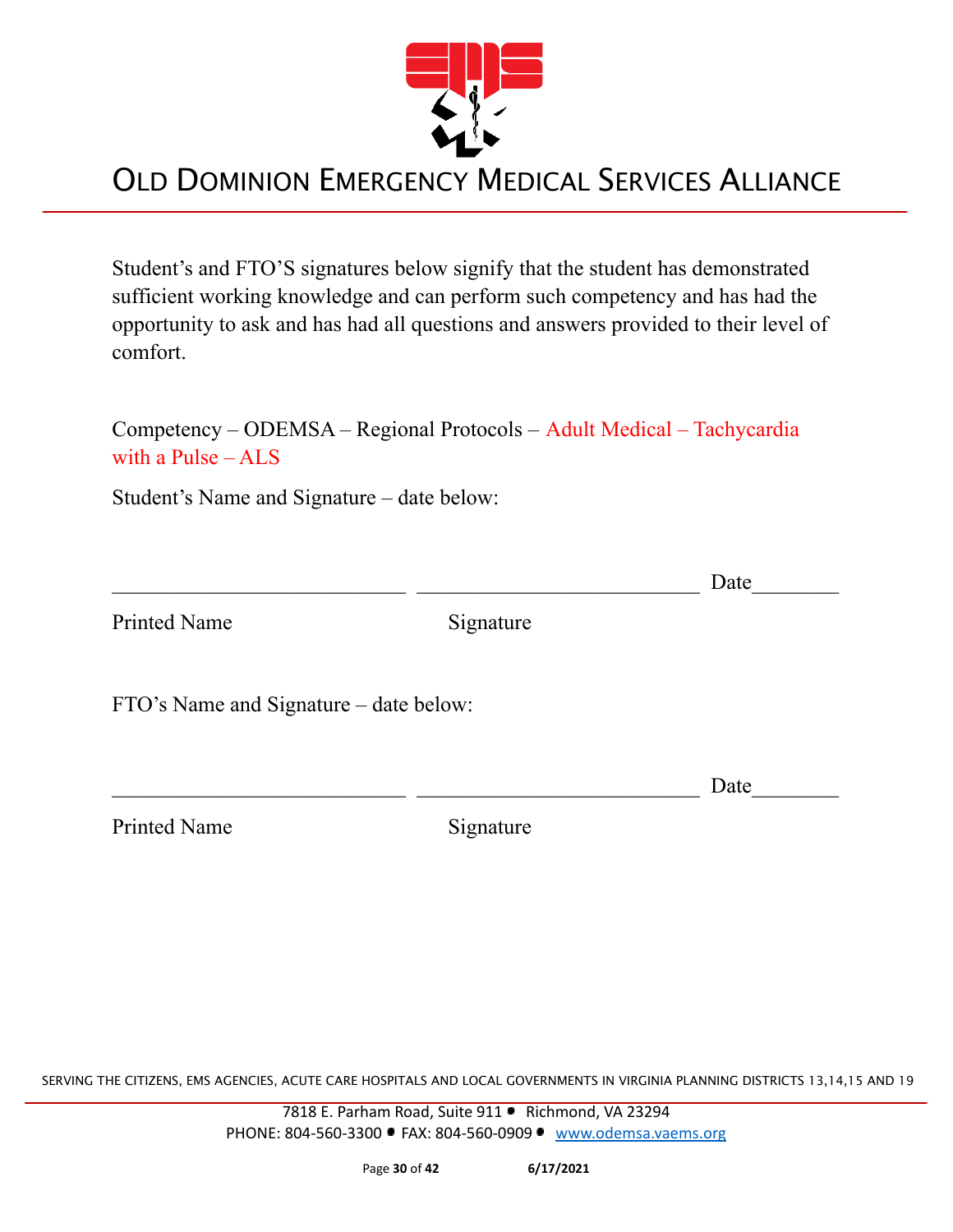

# **Adult Medical – Bradycardia – ALS**

#### **OVERVIEW:**

**Brady-arrhythmias** can be caused by two mechanisms: depression of sinus nodal activity or conduction system blocks.

In both situations, subsidiary pacemakers take over and pace the heart, provided the pacemaker is located above the bifurcation of the Bundle of His, and the rate is generally adequate to maintain cardiac output.

The need for emergent treatment is guided by two considerations: evidence of hypoperfusion and the potential of the rhythm to degenerate into a more profound bradycardia or Asystole.

**Treatment goal: increase rate and cardiac output.**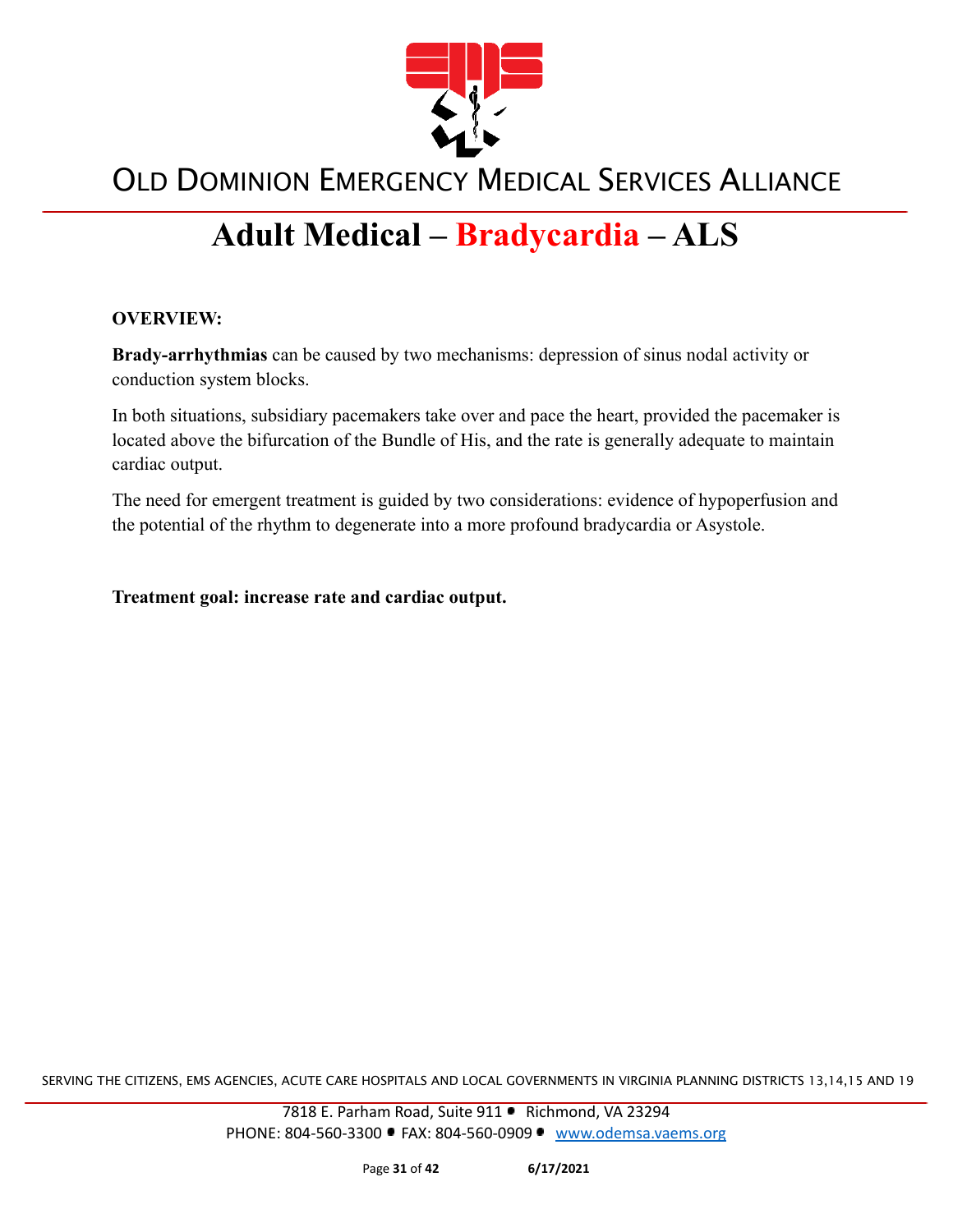

Student Can demonstrate the following competencies without prompting and can explain the clinical reasoning for each listed below:

- 1. Demonstrates proper assessment techniques.
	- a. HPI Complete
	- b. Signs and Symptoms
	- c. SAMPLE
	- d. OPQRST
	- e. SAMPLE
	- f. OPQRST
	- g. MOI NOI
	- h. Primary Assessment
		- i. XABCDE Format
	- i. Need for ALS.
	- j. Determine Relevant Differentials based on Assessment.
	- k. Non-Cardiac Obvious causes of Shock
	- l. Place on Cardiac Monitor
		- i. Identify Life Threat Rhythm
		- ii. 12 Lead EKG
		- iii. Symptomatic Bradycardia Present
			- 1. Determine QRS Type
				- a. Narrow
					- i. Not  $2^{nd}$  or  $3^{rd}$  degree block
						- 1. Medication to Increase Rate
							- 2. Consider Medications for Pain
							- 3. Consider Pacing per Current AHA **Standards**
					- ii. 2nd or 3rd degree block
					- iii. Pacing per Current AHA Standards
					- iv. Consider Pain Management
		- iv. Treat per Current ACLS Standards for Rhythms Noted
	- m. Pulse Ox

SERVING THE CITIZENS, EMS AGENCIES, ACUTE CARE HOSPITALS AND LOCAL GOVERNMENTS IN VIRGINIA PLANNING DISTRICTS 13,14,15 AND 19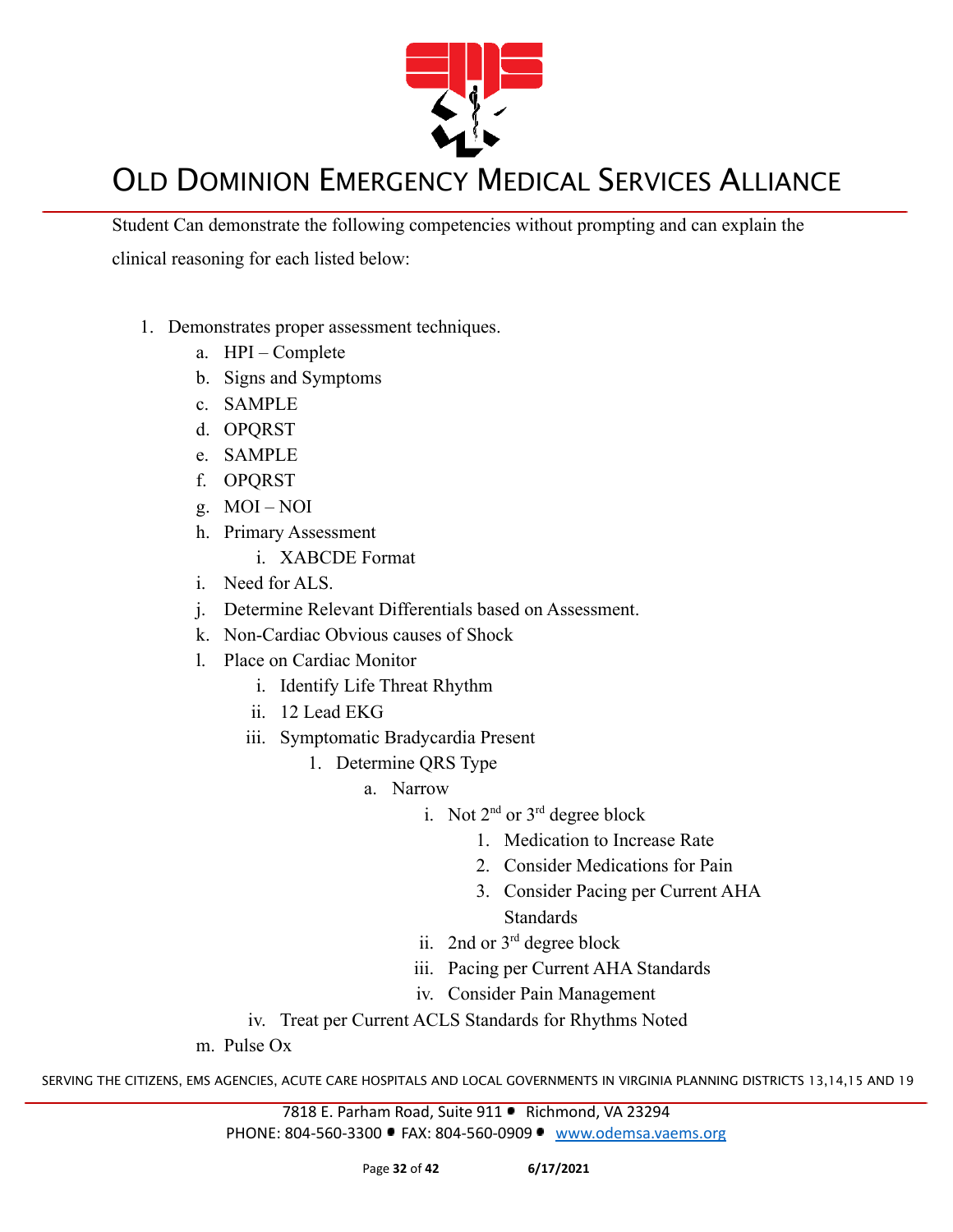

- n. End-tidal  $CO<sub>2</sub>$
- o. IV Access Second IV is time/staff permit.
- 2. Demonstrates the following skills.
	- a. Proper CPR using Current AHA Standards
	- b. Rhythm Recognition
	- c. Proper use of Cardiac Monitor
	- d. Can work a Simulated Cardiac Arrest
	- e. Proper Mixing of Medications
	- f. Proper Dosing of medications
	- g. Demonstrates the appropriate transport mode and destination.
	- h. Transport as soon as safe to do so to the proper destination.

The above is a very abbreviated summary of the Protocol.

For the complete Protocol, please review the appropriate Protocol as published by ODEMSA.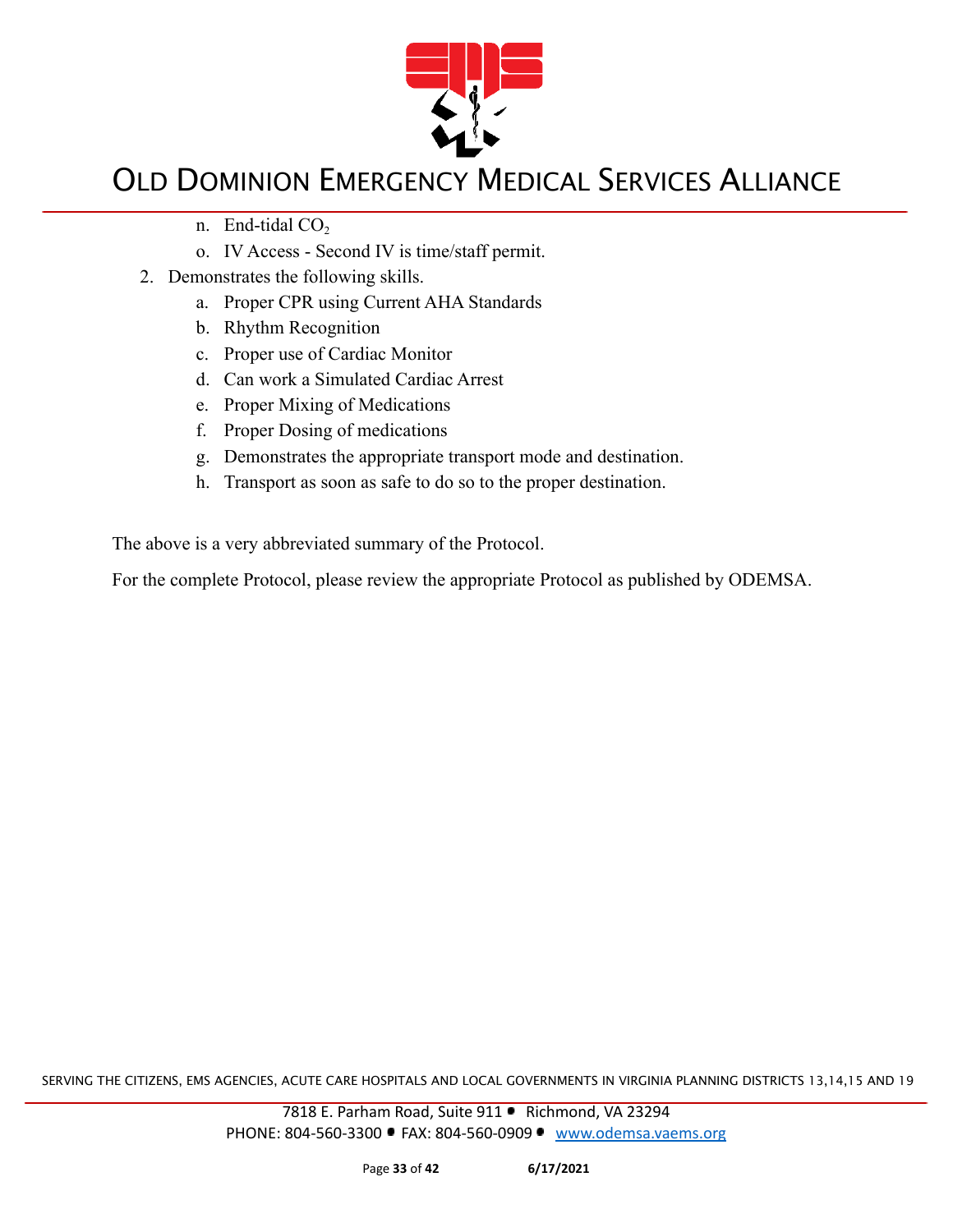

Student's and FTO'S signatures below signify that the student has demonstrated sufficient working knowledge and can perform such competency and has had the opportunity to ask and has had all questions and answers provided to their level of comfort.

Competency – ODEMSA – Regional Protocols – Adult Medical – Tachycardia with a Pulse – ALS

Student's Name and Signature – date below:

|                                        |           | Date |
|----------------------------------------|-----------|------|
| <b>Printed Name</b>                    | Signature |      |
| FTO's Name and Signature – date below: |           |      |
|                                        |           | Date |
| <b>Printed Name</b>                    | Signature |      |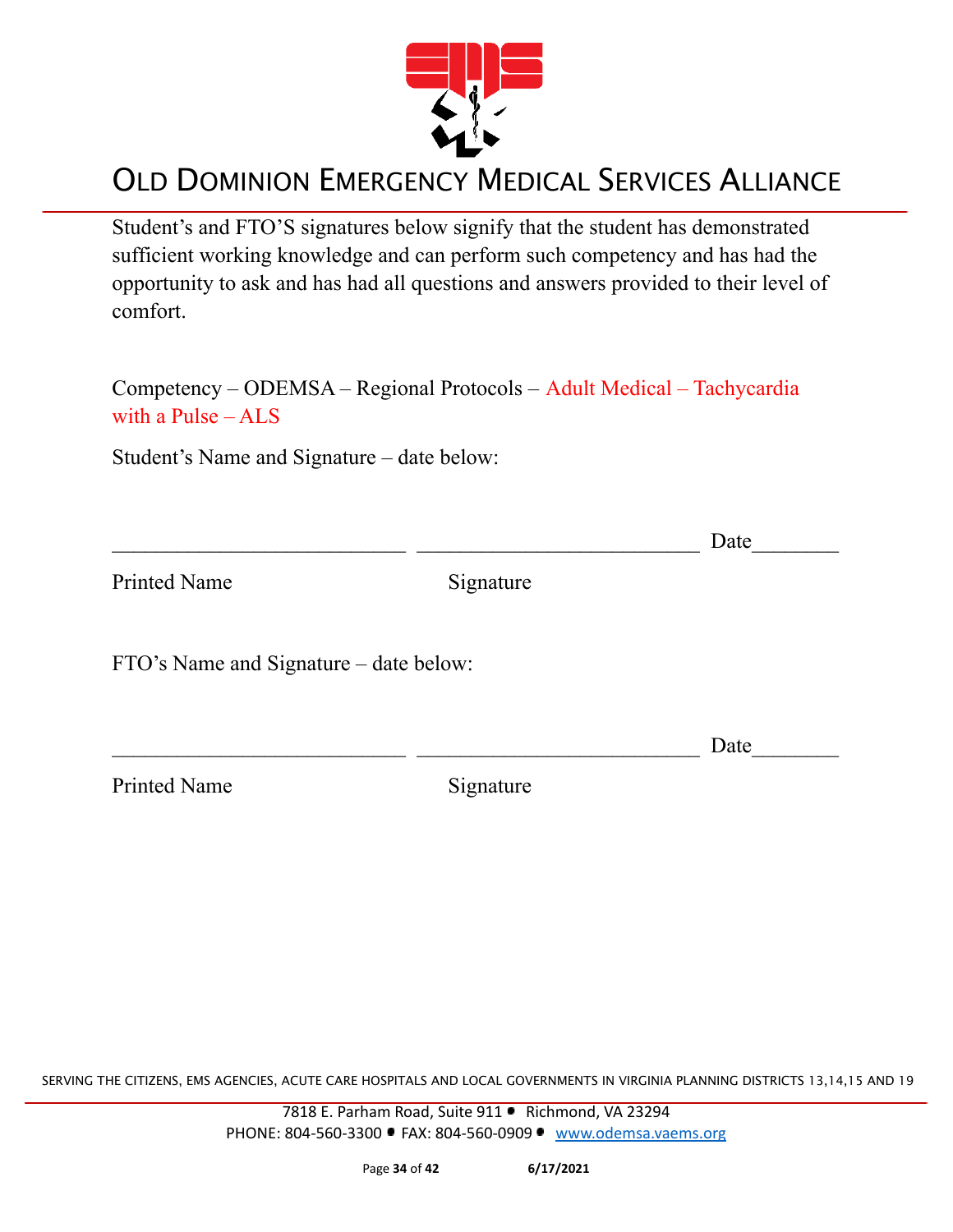

# **ECMO for Cardiac Arrest – ALS**

#### **OVERVIEW:**

Out-of-hospital cardiac arrest in the U.S. has a mortality rate greater than 90% and results in excess of 300,000 deaths per year.

Many of those who do survive suffer significant neurologic morbidity.

Some patients may benefit from Extracorporeal Membrane Oxygenation (ECMO) intervention.

Minimizing out-of-hospital time is one key factor which may translate to improvements in survival.

Not all facilities offer this therapy and not all patients can qualify.

Despite potentially an increase in transport time, bypassing facilities for ECMO may provide improvements in outcome.

The foundation of successful goal of BLS treatment of Cardiac Arrest:

- High-quality CPR,
- Rapid placement of AED
	- o For VF / pulseless VT, attempted defibrillation as soon as possible.
- Application of Mechanical CPR Device if possible.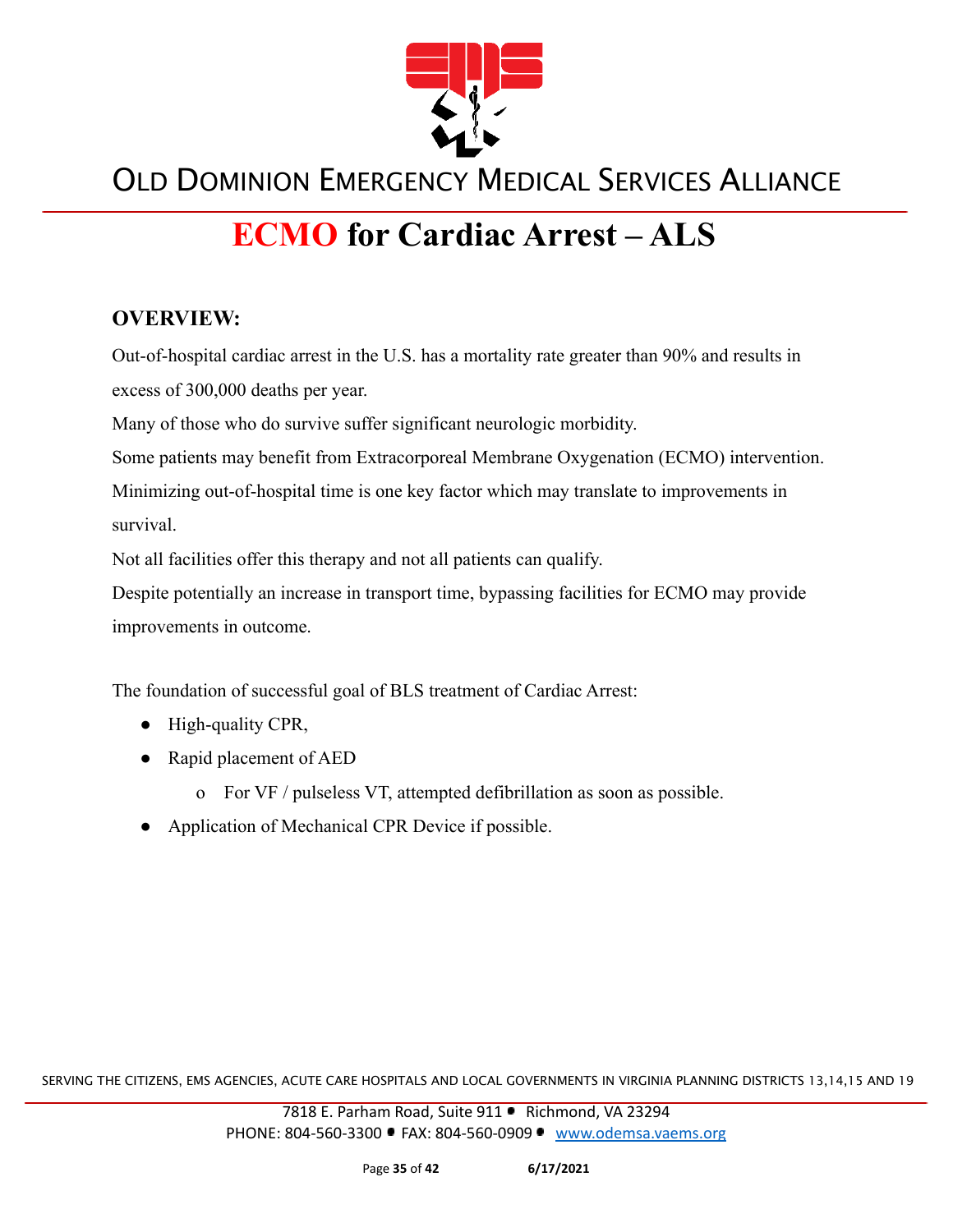

Student Can demonstrate the following competencies without prompting and can explain the clinical reasoning for each listed below:

- 1. Demonstrates proper assessment techniques.
	- a. HPI Complete
	- b. Signs and Symptoms
	- c. SAMPLE
	- d. OPQRST
	- e. MOI NOI
	- f. Primary Assessment
		- i. XABCDE Format
	- g. Need for ALS.
	- h. Determine Relevant Differentials based on Assessment.
	- i. Non-Cardiac Obvious causes of Shock
	- j. Place on Cardiac Monitor
		- i. Identify Life Threat Rhythm
		- ii. 12 Lead EKG
		- iii. Treat per Current ACLS Standards for Rhythms Noted

#### **k. ECMO Inclusion Criteria**

- i. Age 15-70
- ii. Witnessed Arrest
- iii. Transport time less than 30 minutes
- iv. Persistent VF/VT or recurrent VF with intermittent ROSC
- v. Pulmonary Embolism
- vi. Weight less than 140 kg
- 2. Demonstrates the following skills.
	- a. Proper CPR using Current AHA Standards
	- b. Able to Identify Inclusion Criteria
	- c. Able to Identify ECMO Centers in region
	- d. Demonstrates the appropriate transport mode and destination.
	- e. Transport as soon as safe to do so to the proper destination.

SERVING THE CITIZENS, EMS AGENCIES, ACUTE CARE HOSPITALS AND LOCAL GOVERNMENTS IN VIRGINIA PLANNING DISTRICTS 13,14,15 AND 19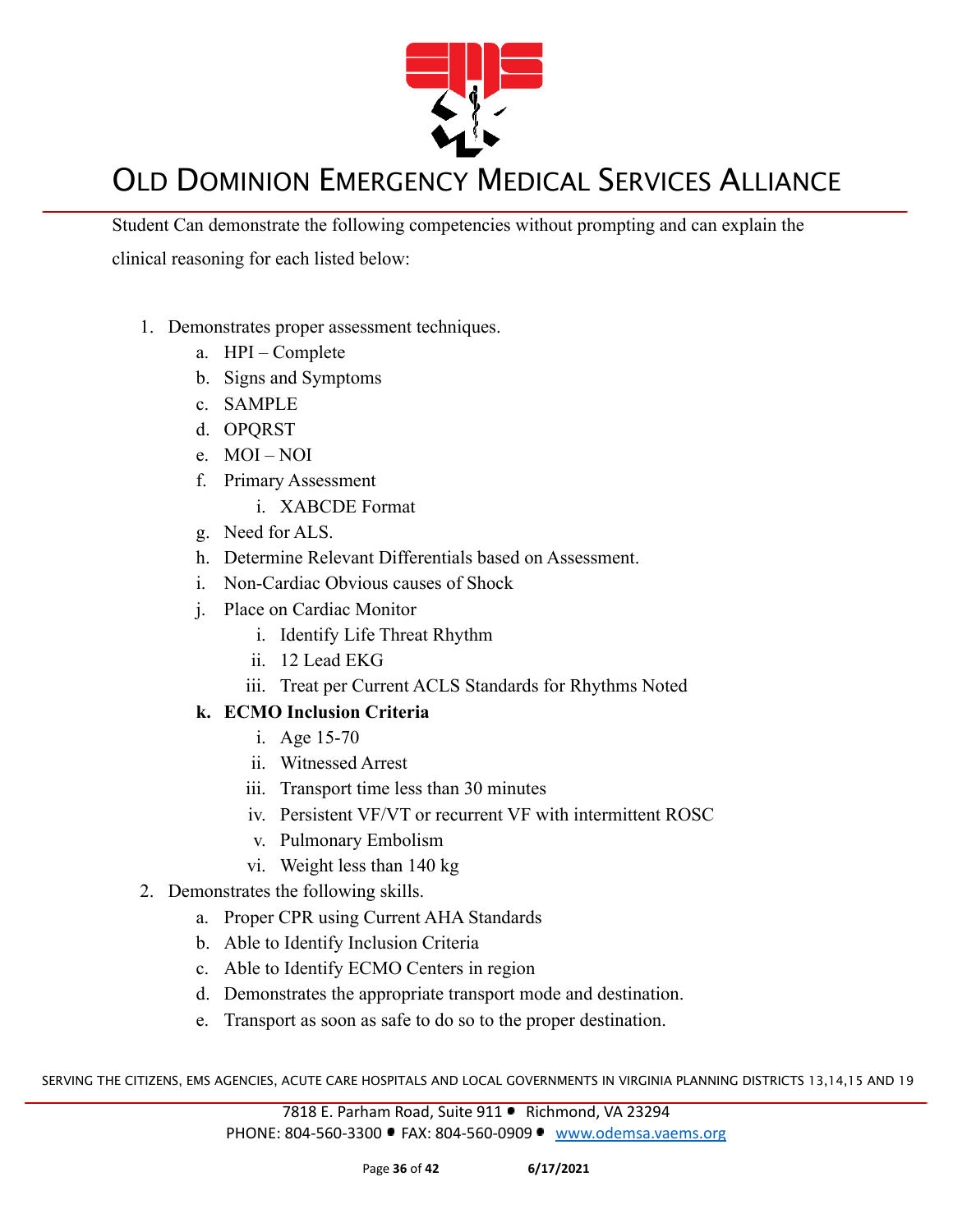

The above is a very abbreviated summary of the Protocol.

For the complete Protocol, please review the appropriate Protocol as published by ODEMSA.

SERVING THE CITIZENS, EMS AGENCIES, ACUTE CARE HOSPITALS AND LOCAL GOVERNMENTS IN VIRGINIA PLANNING DISTRICTS 13,14,15 AND 19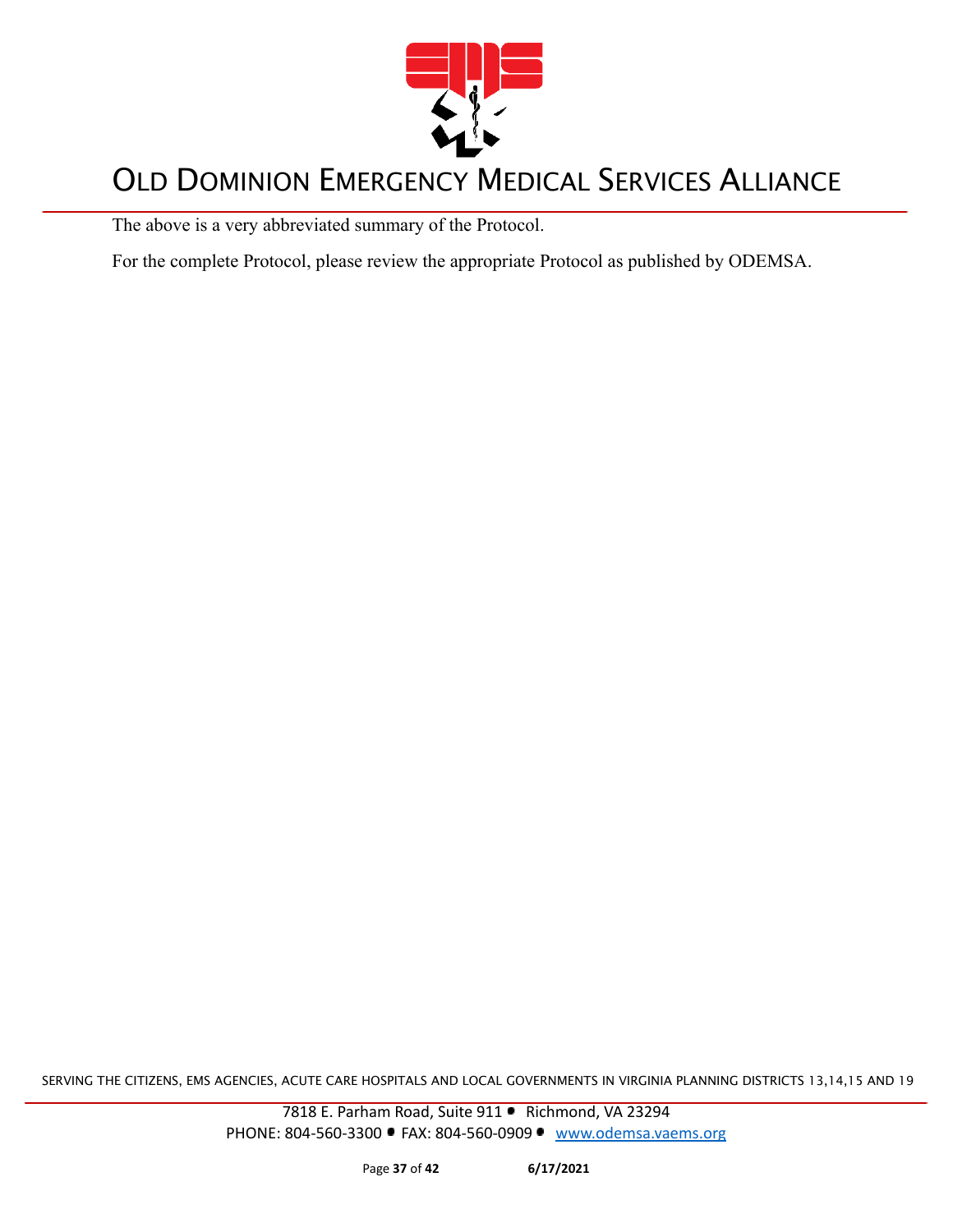

Student's and FTO'S signatures below signify that the student has demonstrated sufficient working knowledge and can perform such competency and has had the opportunity to ask and has had all questions and answers provided to their level of comfort.

Competency – ODEMSA – Regional Protocols – **ECMO for Cardiac Arrest – ALS**

Student's Name and Signature – date below:

|                                        |           | Date |
|----------------------------------------|-----------|------|
| <b>Printed Name</b>                    | Signature |      |
| FTO's Name and Signature – date below: |           |      |
|                                        |           | Date |
| <b>Printed Name</b>                    | Signature |      |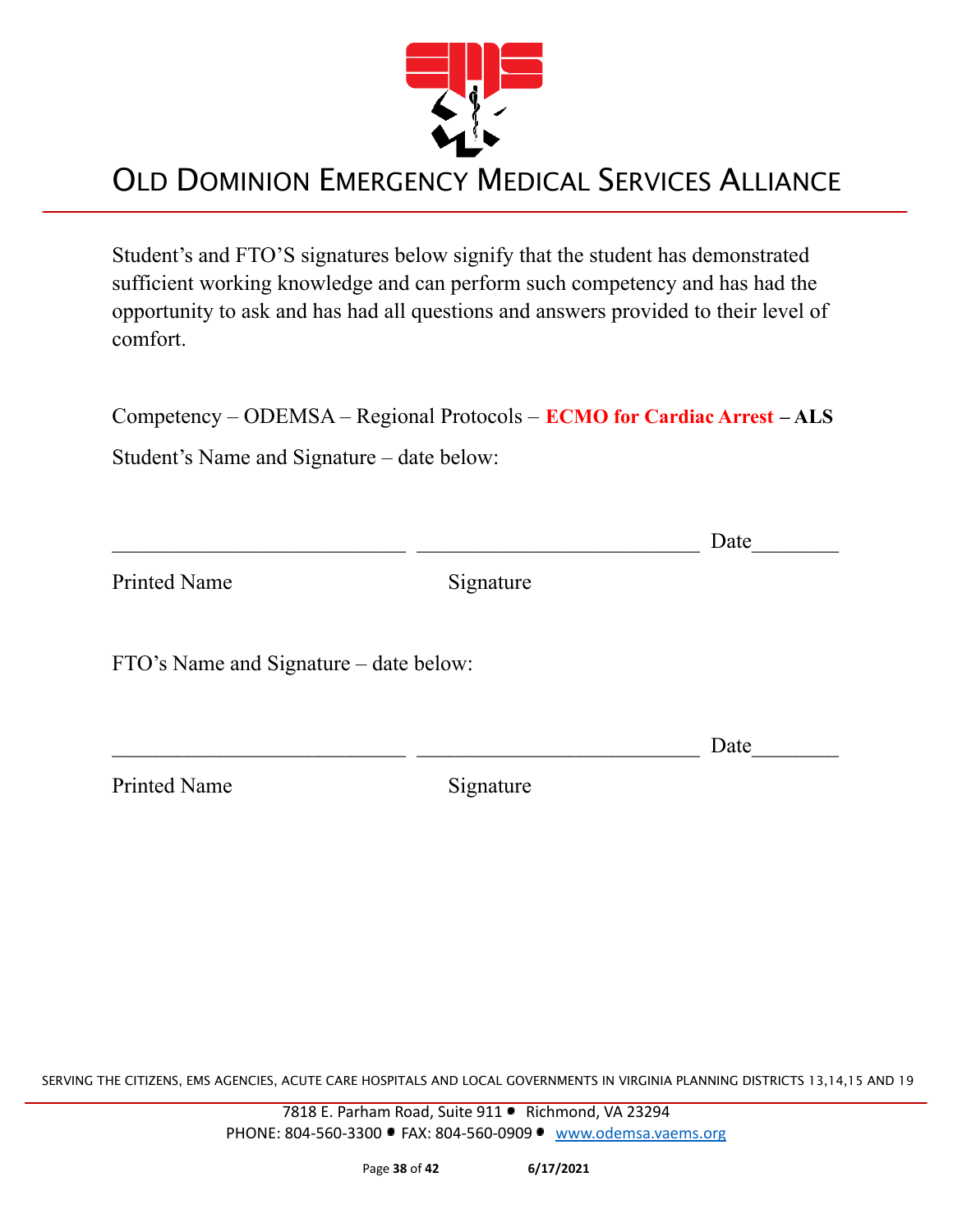

# **LVAD Patient Management - ALS**

#### **OVERVIEW:**

Left Ventricular Assist Device (LVAD) is a surgically implanted mechanical pump that augments the left ventricular function. The degree of augmentation is patient-specific. Depending on the level of augmentation, the patient may have a palpable pulse and a blood pressure; others may have no discernable pulse or an abnormal blood pressure. Cardiac arrest in patients on mechanical support with cardiac circulatory devices such as LVAD and TAH is a new phenomenon brought about by the increased use of this therapy in patients with end-stage heart failure.

The American Heart Association scientific statement highlights the recognition and treatment of cardiovascular collapse or cardiopulmonary arrest in an adult or pediatric patient who has a ventricular assist device or total artificial heart.

**The research performed by the AHA has not found any indication that CPR in these patients will cause harm. As such, it is recommended that CPR be given to all patients when indicated.**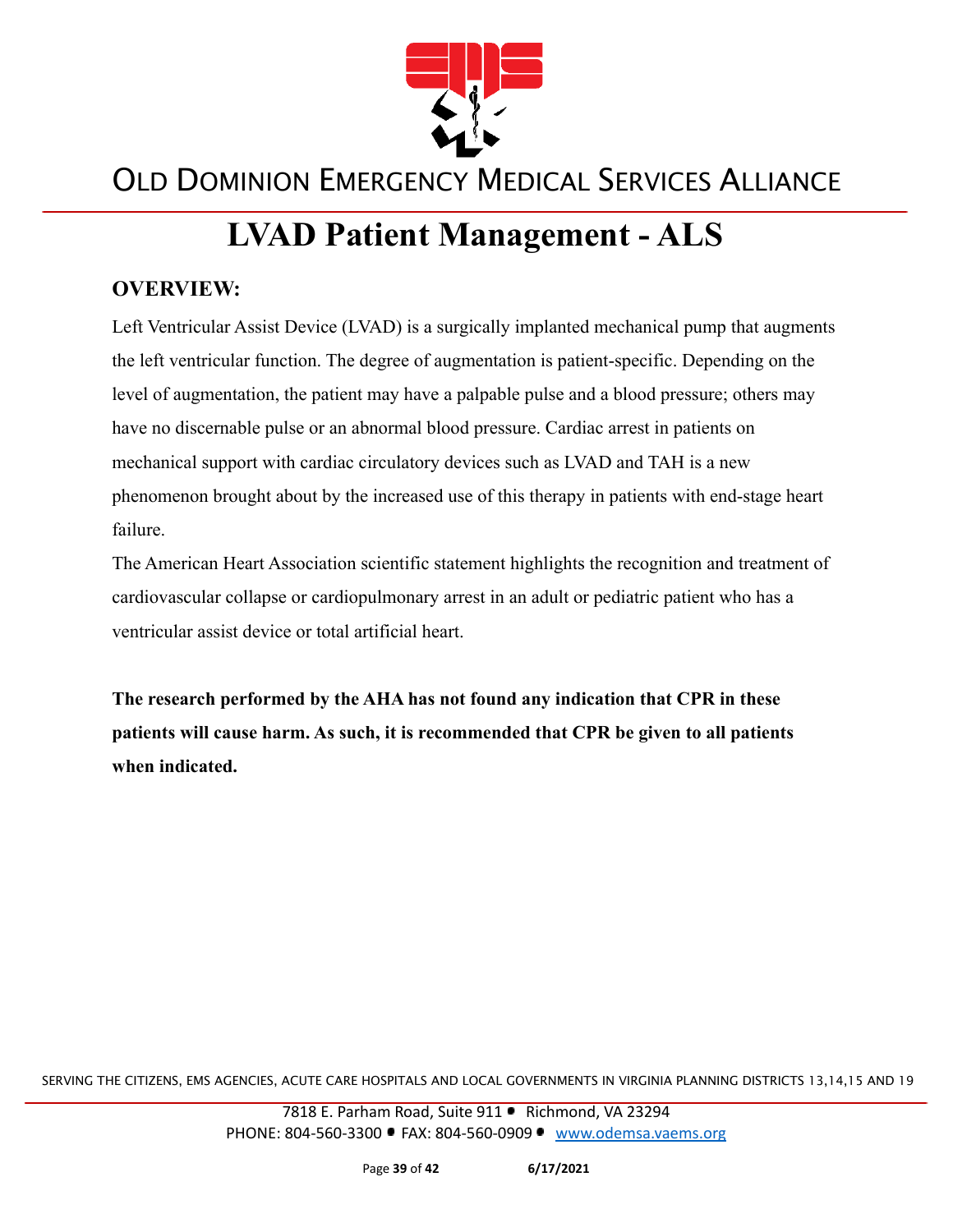

Student Can demonstrate the following competencies without prompting and can explain the

clinical reasoning for each listed below:

- 1. Demonstrates proper assessment techniques.
	- a. HPI Complete
	- b. Signs and Symptoms
	- c. SAMPLE
	- d. OPQRST
	- e. MOI NOI
	- f. Primary Assessment
		- i. XABCDE Format
	- g. Need for ALS.
	- h. Determine Relevant Differentials based on Assessment.
	- i. Non-Cardiac Obvious causes of Shock
	- j. Pulse Ox
	- $k.$  ETCO<sub>2</sub>
	- l. Place on Cardiac Monitor
		- i. Identify Life Threat Rhythm
		- ii. 12 Lead EKG
		- iii. Treat per Current ACLS Standards for Rhythms Noted
	- m. Skin color/Cap refill
- 2. Demonstrates the following skills.
	- a. Proper CPR based on assessment.
	- b. Obtain 12 lead EKG.
	- c. Demonstrates the appropriate transport mode and destination.
	- d. Transport as soon as safe to do so to the proper destination.
	- e. Restart/Troubleshoot LVAD
	- f. Contact the patient's LVAD coordinator as soon as possible via 24 hr. Emergency Contact phone number.
	- g. Determine the patient's LVAD center for transport destination.

The above is a very abbreviated summary of the Protocol.

SERVING THE CITIZENS, EMS AGENCIES, ACUTE CARE HOSPITALS AND LOCAL GOVERNMENTS IN VIRGINIA PLANNING DISTRICTS 13,14,15 AND 19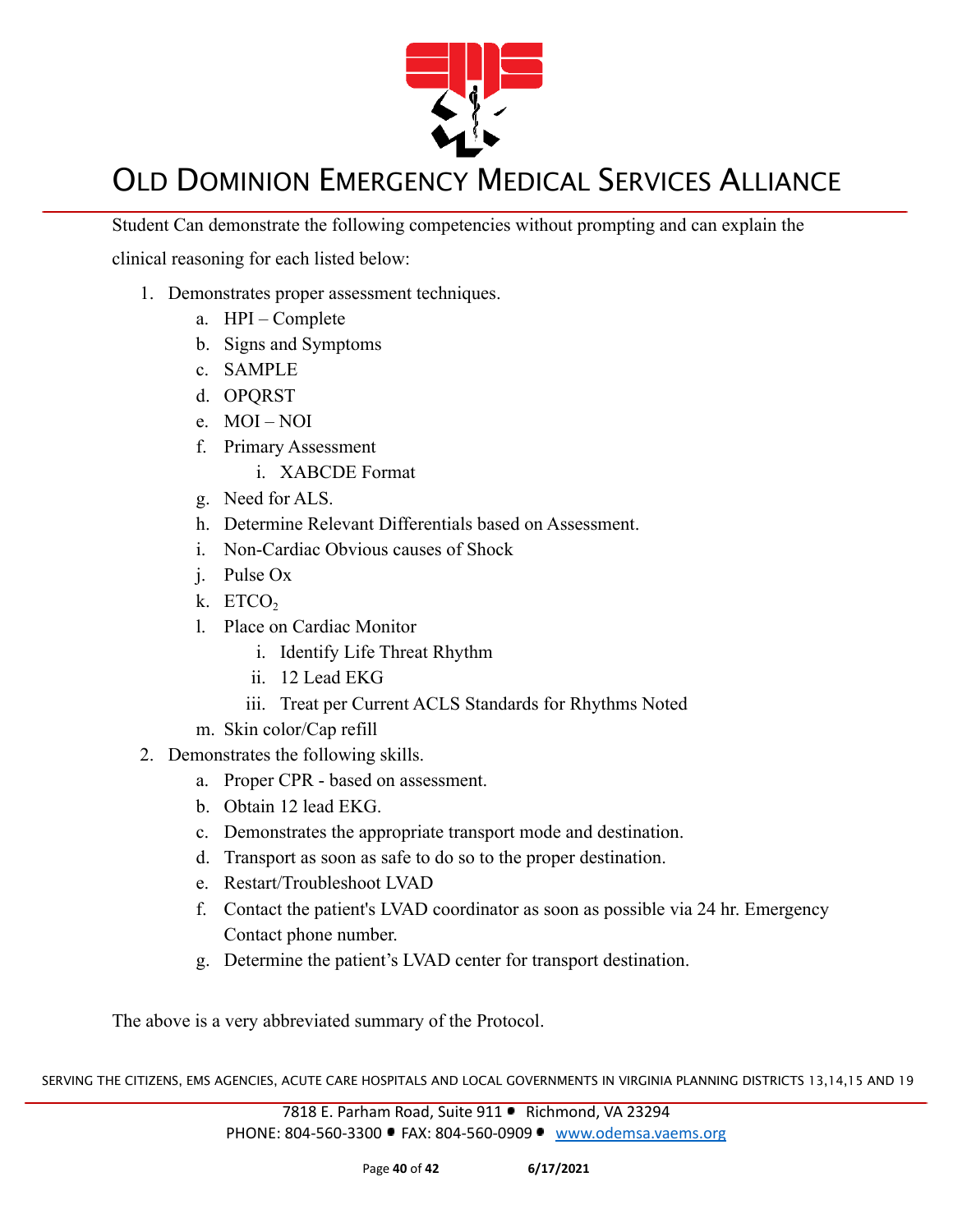

For the complete Protocol, please review the appropriate Protocol as published by ODEMSA.

Student's and FTO'S signatures below signify that the student has demonstrated sufficient working knowledge and can perform such competency and has had the opportunity to ask and has had all questions and answers provided to their level of comfort.

Competency – ODEMSA – Regional Protocols – **LVAD Patient Management - ALS**

Student's Name and Signature – date below:

|                                        |           | Date |
|----------------------------------------|-----------|------|
| <b>Printed Name</b>                    | Signature |      |
| FTO's Name and Signature – date below: |           |      |
|                                        |           | Date |
| <b>Printed Name</b>                    | Signature |      |

SERVING THE CITIZENS, EMS AGENCIES, ACUTE CARE HOSPITALS AND LOCAL GOVERNMENTS IN VIRGINIA PLANNING DISTRICTS 13,14,15 AND 19